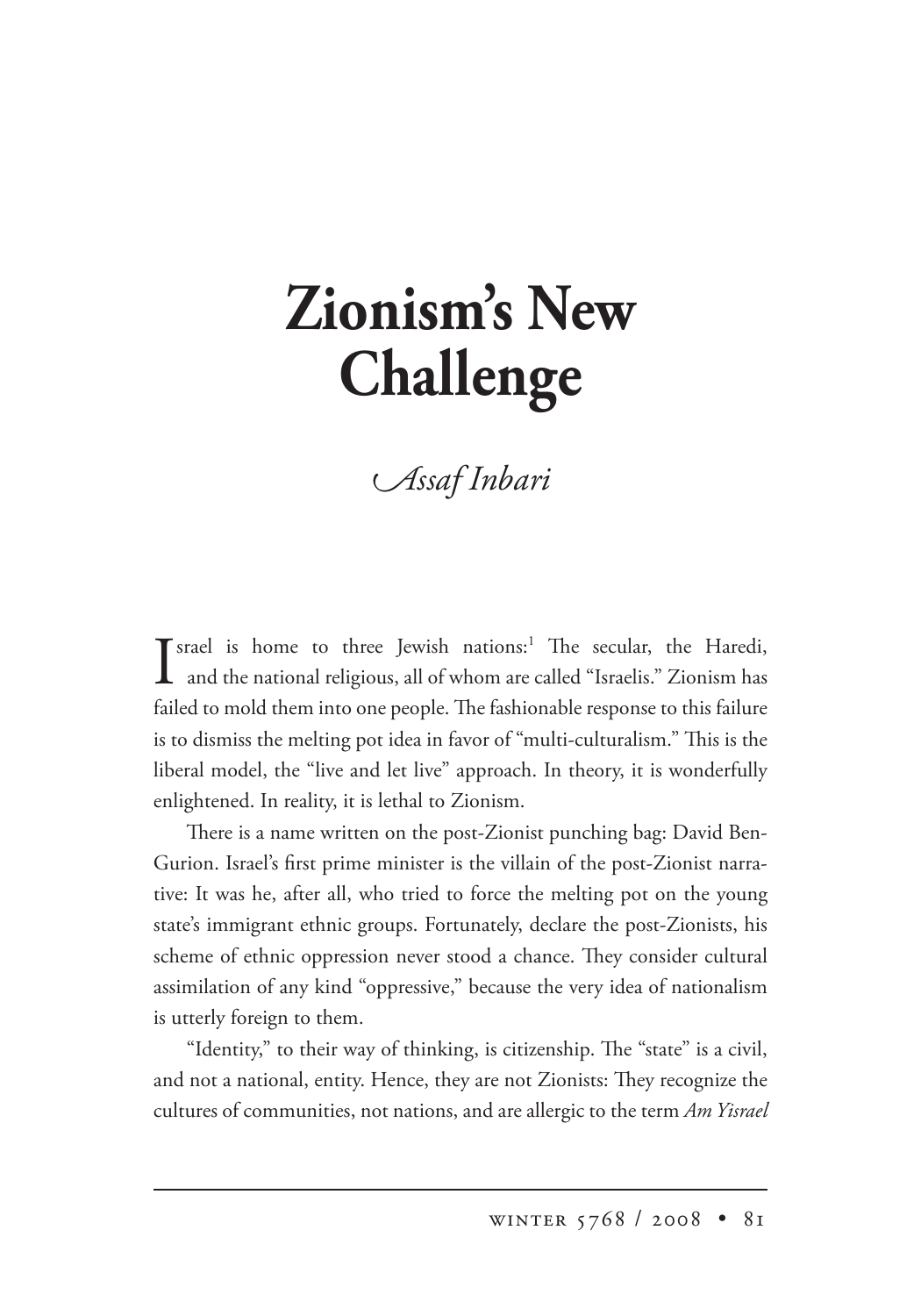("Nation of Israel"). They see anyone who speaks of Am Yisrael as "rightwing," "nationalist," even "fascist." Enlightened Israelis such as themselves would never say Am Yisrael. Rather, they say "Israelis." "I am an Israeli."

A Jewish Israeli? An Arab Israeli? Secular, Haredi, or national religious? "What difference does it make?" reply the multi-culturalists. "Your nationality, your religion, your denomination—they define only your community affiliation. As the citizen of a state, your citizenship is your identity. A Canadian is Canadian, and you are an Israeli."

Thus do the multi-culturalists rejoice at the breakdown of society into discrete cultural enclaves. They like to break down, to deconstruct. Ben-Gurion liked to build up, to construct. But building, apparently, is "oppressive." They forget, it would seem, that "a society in danger of actual collapse cannot afford the luxury of cultivating its diversity, especially not at a time when the little its various groups have in common is heading towards extinction," as Israeli author and social commentator Gadi Taub once observed.2

To be sure, Ben-Gurion did fail to build a nation. But he failed not because he tried to build a nation. He failed, rather, because he tried to build an *artificial* nation. Because there is no "Israeli" nation. There is only a Jewish nation. And it was *this* nation that required a melting pot. But Ben-Gurion, who did not understand this, focused his efforts on creating an empty alternative.

Because of his intense hatred of diaspora Judaism, Ben-Gurion failed to grasp the difference between a melting pot that negates the exile, and a melting pot that negates Judaism. This was his great mistake. He should have recognized that the purpose of Zionism—beyond its basic Herzlian goals—was the creation, in Israel, of a Jewish identity untainted by exile. He should have understood that Israel is the state of the Jews, and not of the "Hebrews."

The term "Hebrewness" had three very distinct meanings in the pre-state era. Ben-Gurion sought to erase Jewish identity in order to revive a biblical "Hebrewness."<sup>3</sup> The poet Yonatan Ratosh, on the other hand, sought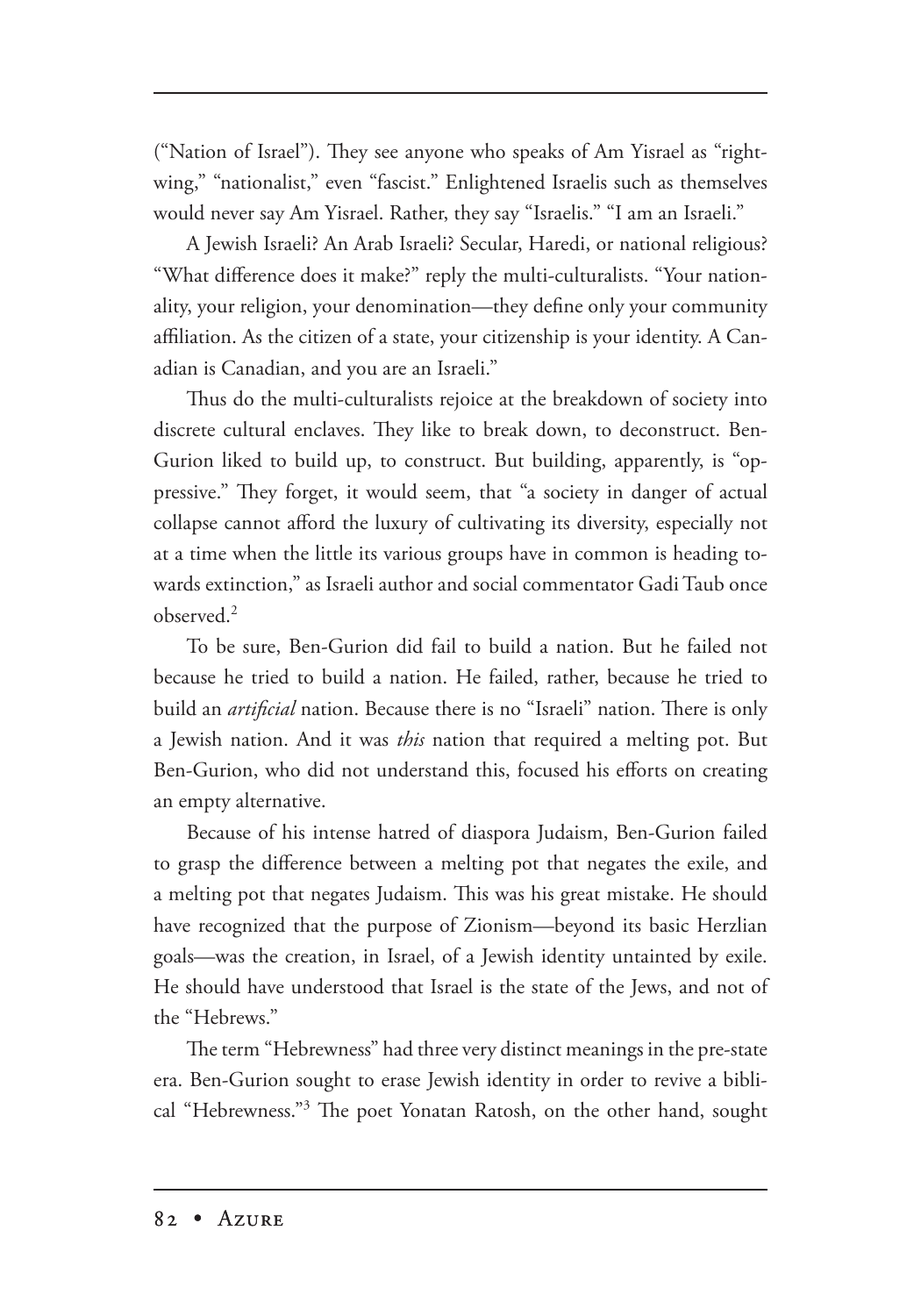to erase Jewish identity in order to revive a Canaanite "Hebrewness."<sup>4</sup> And Haim Nahman Bialik advocated a "Hebrew culture" that would include the entire Hebrew-Jewish continuum, from the Bible, Midrash, Mishna, and Talmud to the Hebrew poetry of Spain's golden age, through Rabbi Moses Haim Luzzatto's dramatic verse and up to the literature of the Haskala and the modern Hebrew revival. To Bialik, Hebrew culture should not be based on the denial of two thousand years of Jewish life. Rather, it should grant Judaism the fullness that it had lacked during two thousand years of exile. "Our brothers in the diaspora want to see here, among us, what life in exile denies them—culturally, spiritually, and morally," he observed in 1926.<sup>5</sup> Bialik saw the return of the Jewish people from its dispersion, its reconnection to its homeland, and the revival of its language as the redemption of *Judaism*, not some pre-Jewish, "Hebrew" identity. He hoped that Judaism, at long last, would cease to be a fossilized religion and instead become a living culture.<sup>6</sup>

In the end, Ratosh's call for a Semitic, land-based identity entranced a mere handful of young radicals. Bialik's "Hebrew culture," on the other hand, found a great many supporters. But it was Ben-Gurion's biblical "Hebrewness" that eventually became the state's official cultural ethos. No doubt, this ideal was perfect for a certain type of Israeli, "salt of the earth" *sabras* like Moshe Dayan, Yigal Allon, and Yitzhak Rabin. As the basis for a national identity, however, it was absurd. The majority of Israelis were not raised on farms. They did not ride horses or drive jeeps. Most came from traditional Jewish communities, and defined themselves as Jewish traditionalists. In fact, they still do: In 1993, Israel's Guttman Center of Applied Social Research conducted a survey on faith and observance among Israeli Jews. Results showed that a full 55 percent of respondents believe that the Tora was given to Moses on Mount Sinai, with only 14 percent professing not to believe it at all. Furthermore, 71 percent said they "always" fast on Yom Kippur.<sup>7</sup>

It is hardly surprising, then, that Ben-Gurion's "Hebrew" melting pot was, in truth, no melting pot at all. He made no attempt to bridge the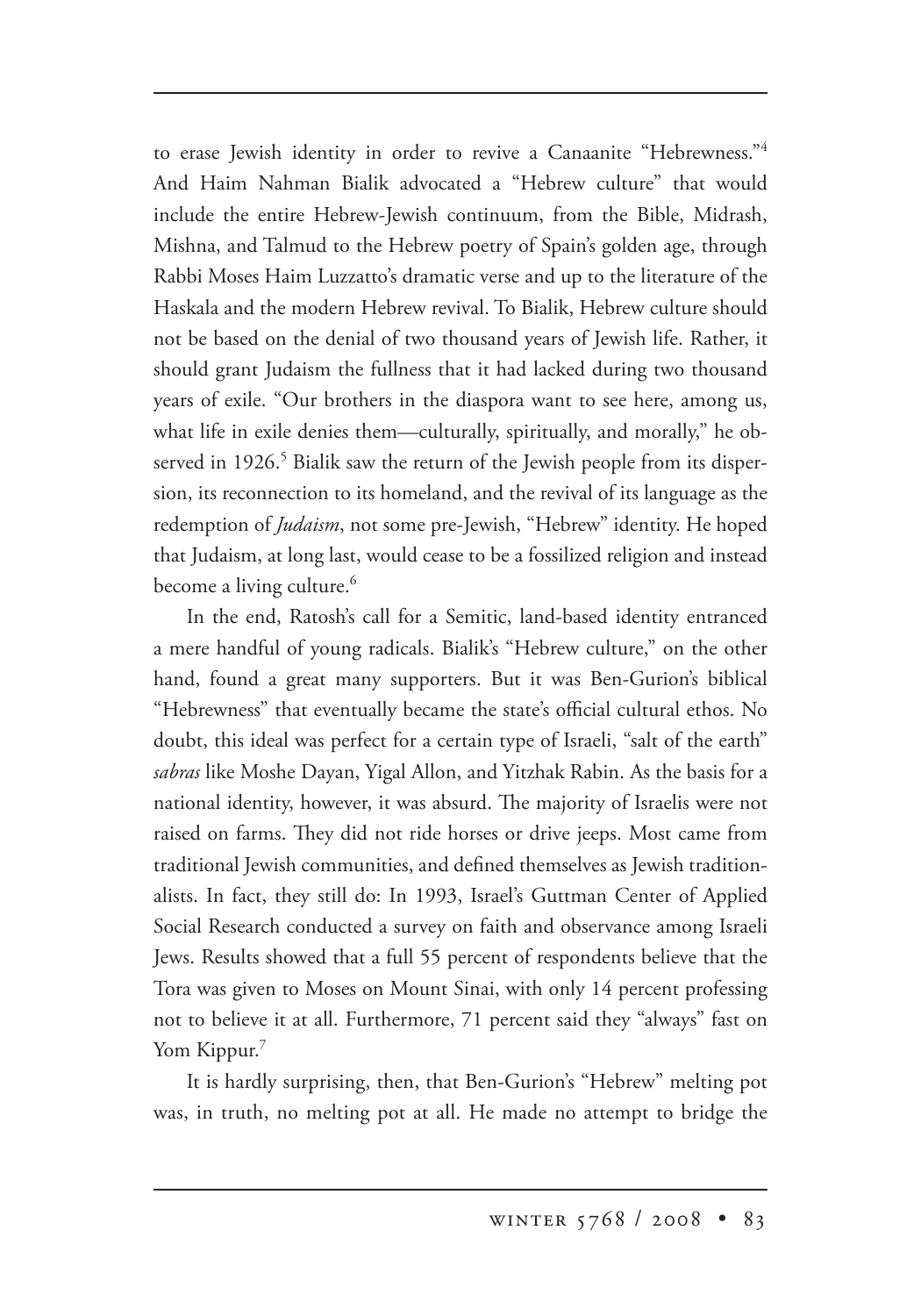differences between the secular and religious by proposing a shared national identity. Rather, he proposed an estranged co-existence. He attempted to preserve the status quo, one that served as a refuge from a Zionist challenge that intimidated everyone, secular and religious alike. The secular feared Judaism, and the religious feared modernity. But above all, they feared each other. They were afraid to meet, to talk, to enrich each other and become enriched, and to create, in time, a truly multi-dimensional culture.

Multi-dimensional, not multi-cultural. Ben-Gurion's "Hebrewness" was one-dimensional. Secular and Ashkenazi, it was an "Israeli" identity that excluded the majority of Israelis. Precisely because of this, it gave birth to multi-culturalism. It encouraged every sub-group to curl up inside itself. Now, had it been multi-*dimensional*—had it been Jewish—it would not have been simply the status quo masquerading as a melting pot. *I am*  Haredi, you are secular, and she is a religious Zionist from Beit-El. This is what Ben-Gurion's "Hebrewness" gave us. We do not learn in the same schools, eat in the same places, or walk the same streets. We do not live *with* each other, but alongside each another. Sheltered by the status quo, we successfully avoid one another, and speak of each other with ignorance and disdain. "The status quo," writes professor of Jewish thought Aviezer Ravitzky, "is predicated on the false assumption on both sides of the divide that the other camp will eventually dwindle, be quashed, or perhaps even disappear altogether."8

We were always too busy, we secular and religious Jews, with things we judged far more urgent than meeting each other. There was national security, in spades; there was the absorption of waves of new immigrants; there was the need to build the infrastructure to support and sustain the state; there were borders to argue over; there were budgets to dispute. All these were, and continue to be, of extreme importance. Yet lost in the shuffle was perhaps the most important issue of all: The question of national identity.

In 1940, the Zionist leader Berl Katznelson lamented that, "For many, many of those coming to us—or being brought to our shores from afar and even from nearby (and, I fear, for a not insignificant number of their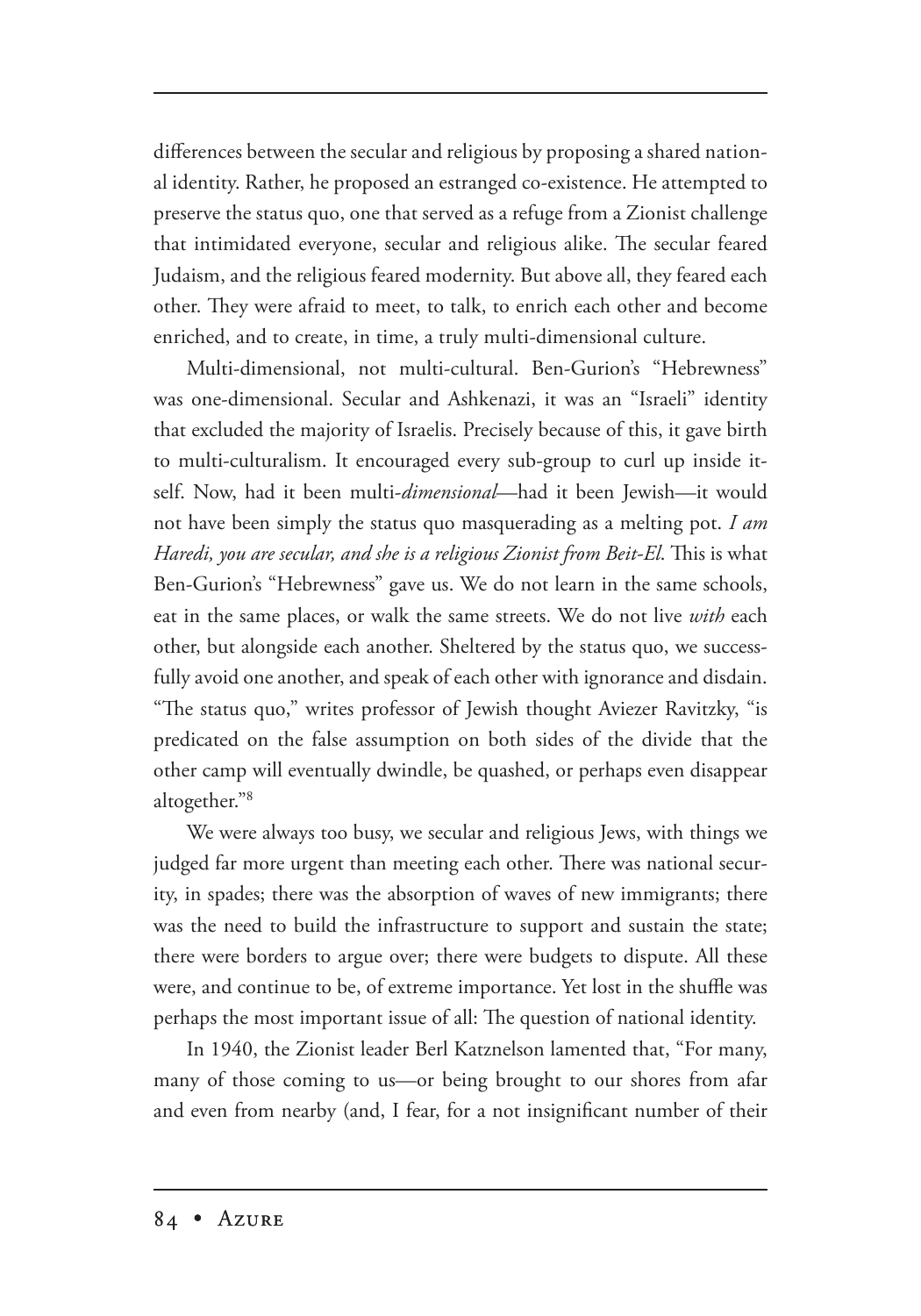children, raised or even born here)—this place has still not become a home. Our educational responsibility is to make this land, and the world of the spirit from which it sprang, into a home that the soul embraces."9 But how could these shores become a Jewish home without Judaism? Note that Katznelson feared not only for those "brought to our shores from afar," but also for their children, "raised or even born here"—that is, for the sun-baked sabras: Ben-Gurion's ideal of "Hebrewness." A home needs a foundation. A Jewish home needs a Jewish foundation. It is not enough merely to love one's homeland. "The world of the spirit from which it sprang"—that is, Judaism—is also necessary.

Katznelson, like Bialik, addressed a secular public estranged from Judaism. Rabbi Abraham Isaac Kook, Israel's first chief rabbi, addressed a religious public that had rejected the Zionist enterprise. "The expectation of salvation is the force that preserved exilic Judaism," he wrote in 1920, "the Judaism of the land of Israel is salvation itself."10 In other words: Come out from exile, and take the exile out of your hearts. "The real life of sanctity in Judaism," he continued, "cannot be revealed other than by the people's return to its land, which is the way paved for its renaissance."<sup>11</sup> That is, the return to Zion is not in and of itself the desired renewal, but merely a means to achieve it. The true renewal, Rabbi Kook believed, was the revival of Judaism: "All the sublimity in its soul and heart's vision will rise to life in proportion to the place occupied by the practical foundation to revive the fainting vision [of diaspora Judaism]."12 To Rabbi Kook, the "practical foundation" was the revitalization of halacha. The ghettoized, community-based halacha of Israel's immigrants from the diaspora was rendered obsolete by the Jewish nation's return to its homeland. Rabbi Kook sought a *Zionist* halacha.

Yeshayahu (Isaiah) Leibowitz, another religious Zionist, began to publish articles in the 1930s that called for a halachic renewal. "The religious problem in Israel has never been addressed. It will remain so until the rejuvenation of halacha, based on principles that are immanent in its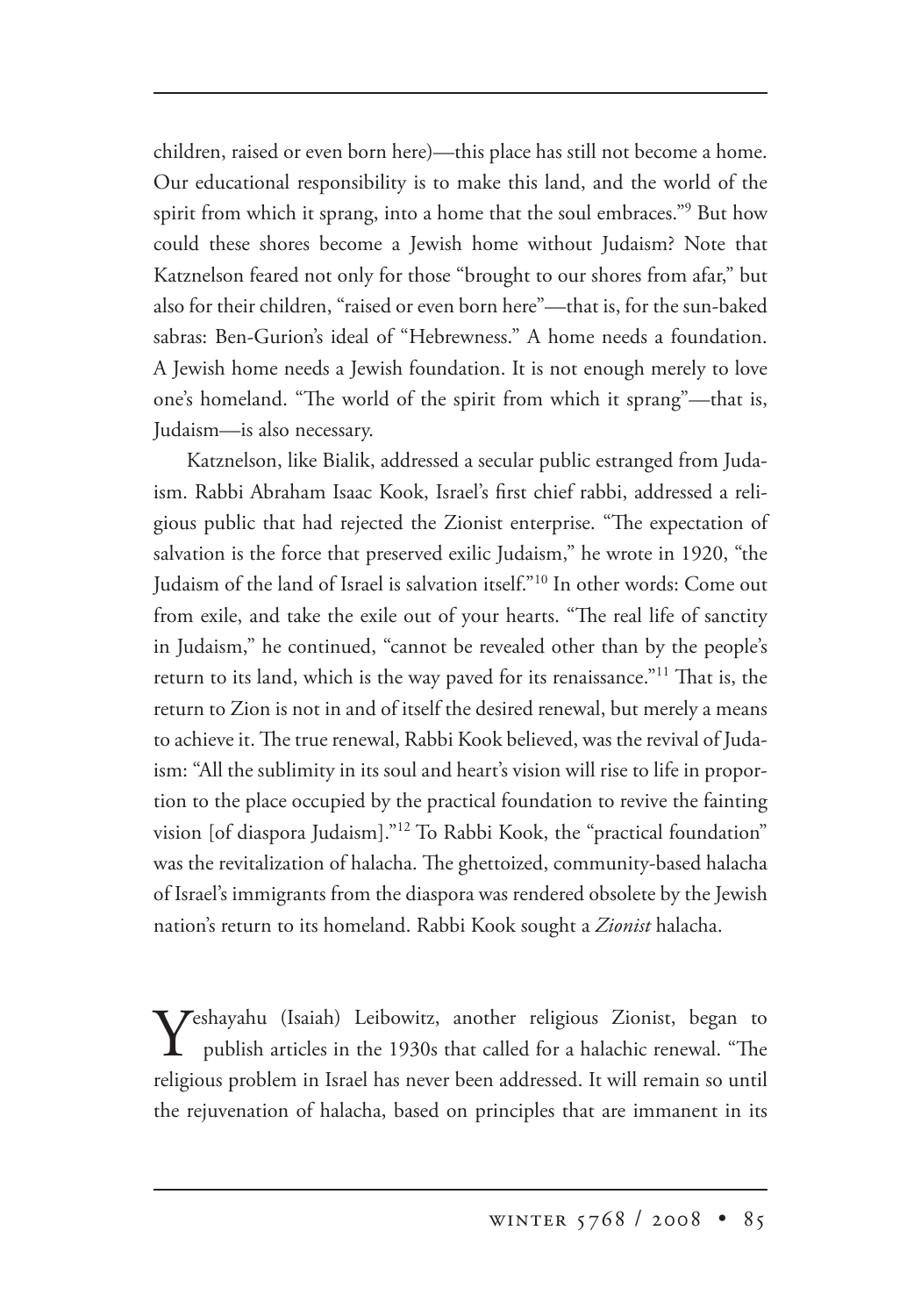very own nature, intended for a nation in its homeland—such that religion will seem a completely realistic way of life for the nation and the State of Israel."13 So he wrote in 1953, at the age of fifty, when he was still a member of *Hapoel Hamizrahi* (the Mizrahi Labor Federation, later part of the National Religious party). Several months later, however, a single event would radically transform his worldview.

On October 14, 1953, an elite Israeli commando unit led by a young Ariel Sharon attacked the West Bank village of Qibya in retaliation for the murder of three Israelis in the town of Yehud several days before. A number of buildings were destroyed and sixty-nine residents were killed in the incursion. Leibowitz was outraged. In response, he published the first of what would be forty years' worth of articles, all arguing that the State of Israel was morally corrupt, because it had exploited "the religious concept of holiness to further social, national, and political agendas and values."14

Operation Kadesh in 1956 only strengthened these views. But it was the Six Day War that finally solidified Leibowitz's aversion to any exultation of nation, land, and state. He railed against Israel's occupation of the territories, lambasted the mass prayers at the Western Wall, and demanded the separation of religion and state.<sup>15</sup> It is almost entirely for these views that he is remembered today. Indeed, very few people recall Leibowitz's earlier, opposing convictions. So let us now remember: Until his fiftieth year that is, until Qibya—Leibowitz advocated a state that would manifest the values of Judaism. He sought the renewal of halacha "for a nation in its state."16

Why did Isaiah II make a greater impact than Isaiah I? Why does every educated person in Israel know about the elderly Leibowitz's call for the separation of religion and state, and so few about the opposite, and equally passionate, stance taken by the younger Leibowitz?

The answer is simple: To supporters of the status quo, Leibowitz's call for the separation of religion and state was music to their ears. In his aggressive, "radical" style, the elder Leibowitz gave the secular a free pass to unburden themselves of Judaism, and the Haredim a free pass to unburden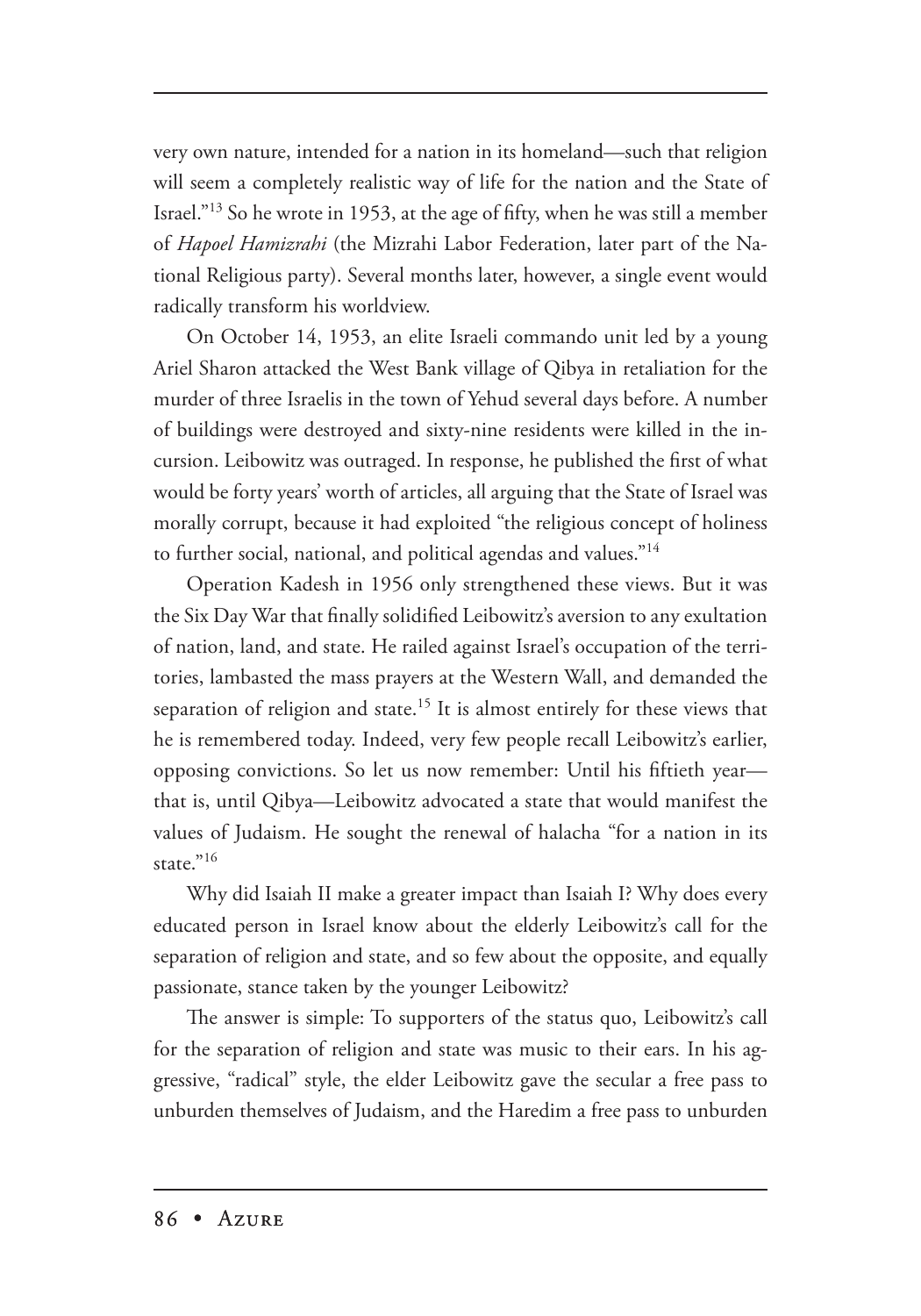themselves of citizenship. When he spoke about the occupation, Leibowitz was controversial; when he spoke about Judaism, he merely expressed the view of the majority—and in so doing, was controversial only insofar as he tended to yell.

Indeed, we may ask, what exactly was his innovation, and whom exactly did he challenge, when he reduced the Tora to its diaspora proportions? When he claimed, for example, that observing the halacha was a matter between man and God, or between man and his fellow? This had been the Haredim's position all along, and the reason why all of us, secular and religious alike, feel justified in our estrangement from each other and our lack of motivation to alter the status quo.

To be sure, Leibowitz *was* both innovative and challenging when he campaigned for the creation of a Jewish state on the basis of a revitalized, Zionist halacha. Unfortunately, this stance won him little recognition: A small audience at *Hakibbutz Hadati* (the national religious movement's kibbutzim) and a few polite listeners at Hapoel Hamizrahi assemblies. But outside this narrow group of moderate religious Zionists, his views held no weight. Most Israelis, if not all of them, were content to uphold the status quo.

This was the fate of Rabbi Kook's halachic vision as well. As we know, religious Zionism never rose to his challenge of halachic renewal. In fact, the reverse came to pass: Religious Zionism has become more and more Haredi. Today's *gedolim* (revered rabbis whose views are generally considered authoritative in religious communities) are unquestionably Haredim. This is not surprising: Rabbi Kook's son, Rabbi Tzvi Yehuda Kook, was the spiritual father of Gush Emunim. He thus provided national religious youth with the perfect alibi for evading his father's call to renew and revive the halacha: The settlement movement in Judea and Samaria. His students fled to the hills beyond the Green Line and proceeded, for the next three decades, to deceive themselves. For there is no religious challenge, no halachic boldness, and no contribution to nation-building to be had in the settlement movement. If anything, the opposite is true: The settlers have made a great contribution to the nation's coming undone.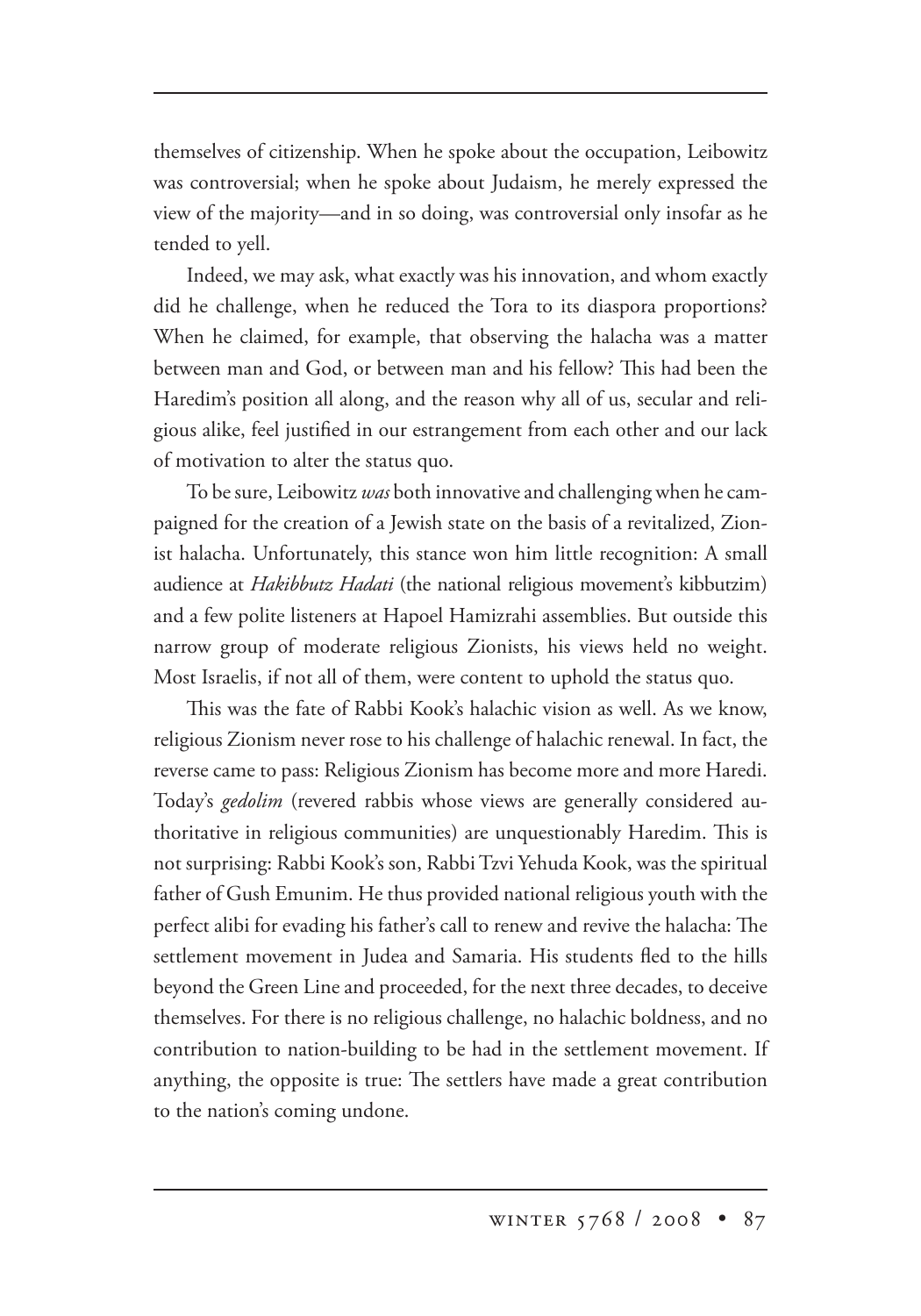Bialik, Katznelson, the elder Rabbi Kook, the young Leibowitz, Martin Buber, Shmuel Yosef Agnon, Hugo Bergmann, Ernst Simon, Dov Sadan, Gershom Scholem—all of these Zionist thinkers sought to forge an Israeli national identity grounded in Judaism. They were all admired in their lifetimes and remembered long after their deaths, but the level of practical influence their ideas have had is negligible. Yes, there are streets named after them. There are prizes in their honor, and symposiums in their memory. But none of them put pen to paper in hopes of being designated a thoroughfare. They wrote in order to create a shared culture and a joint destiny for the Jewish people. They believed that a common fate and a past of shared troubles were not enough to bring about an ingathering of exiles. They may be enough to maintain a feeling of camaraderie among the world's scattered Jewish communities, but this camaraderie—particularly if it is based solely on memories of persecution and victimhood—is not a strong enough foundation on which to build a life together in the same country.

After two thousand years of exile, the Jews who have come together to live in a sovereign state will become a single nation only when they are able to define *positive* aspirations for it, around which both secular and religious can unite. This was the working assumption of the above-mentioned thinkers. Unfortunately, they did not capture the hearts and minds of the nation. David Ben-Gurion did.

Ben-Gurion's melting pot was fashioned from myths, symbols, memor-<br>ials, songs, military parades, marches to Tel Hai and Masada, coins engraved with the seven species of the land of Israel, speeches, youth movements, air force expositions, sandals, kibbutz-style hats, national sports teams, national workers' unions, national building projects, special IDF units, classic children's stories, Independence Day celebrations, and hourly Voice of Israel newsflashes from Jerusalem.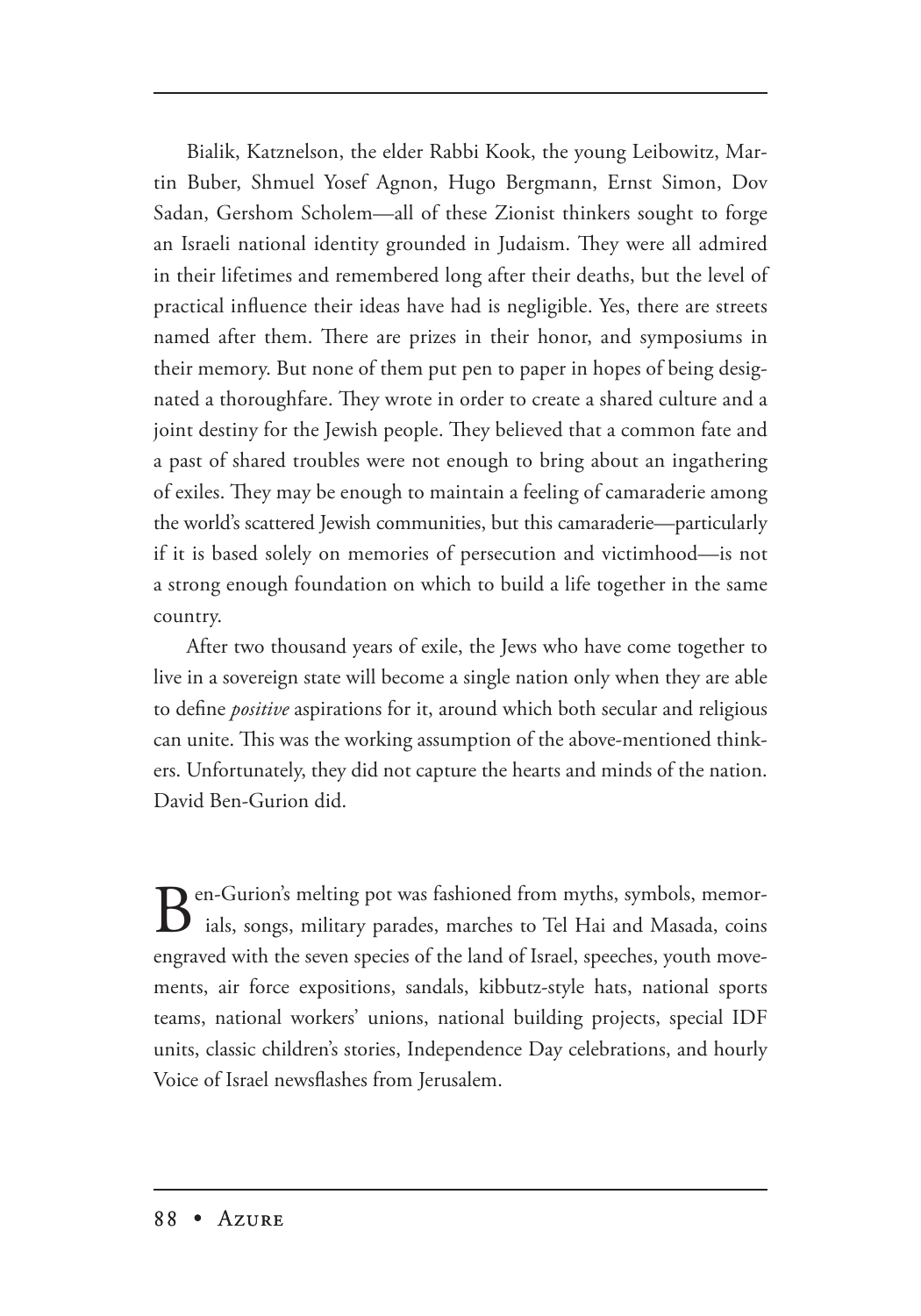To Sephardi Jews, who immigrated to Israel en masse in the 1950s, this particular brand of "Hebrewness" was far too narrow and constricting. Nor were they the only group to be hurt by Ben-Gurion's model of nationalism. Literary critic Nissim Calderon notes that "[The Ashkenazi sabra] was strongly compelled to conform to the stereotype of himself, to measure up against an untainted icon."17 No, Ben-Gurion's melting pot was not "oppressive." It was not evil in intent. But it was misguided.

And yet, even a misguided enterprise can have some redeeming value. After all, the sabra embodied many impressive qualities: Friendship, loyalty, simplicity, resourcefulness, courage, self-sacrifice, patriotism. The new Jew was created, to use Amos Oz's popular expression, "under this blazing light," and indeed, this light, the azure skies of the Promised Land, was the right backdrop for such a creation after so many generations of timid life in the eastern European darkness. But the sabra image was sectarian, and proved to be a double-edged sword: On the one hand, it was essential to the establishment of the state. On the other, it ensured that the state would not be a Jewish one.

As the years went by, still more symbols and icons were added to the pile. The elite Unit 101's daring Meir Har-Tzion. The songwriter Naomi Shemer. Ammunition Hill. Moshe Dayan and Yitzhak Rabin marching through the newly liberated Old City. The spy Eli Cohen in Damascus. The smiling Yossi Ben-Hanan, holding his rifle aloft in the Suez Canal. Paratroopers at the Western Wall. Ariel Sharon's blood-stained bandage. The Yom Kippur War's "Tzvika Brigade." The Munich massacre. Yoni Netanyahu at Entebbe. Maccabi Tel Aviv.

Surely, the Maccabi phenomenon deserves an article in itself. For only Israelis could delude themselves into believing that Maccabi—a basketball team comprised mainly of foreign players—is in fact "the nation's team." Indeed, the obsession with Maccabi epitomizes the synthetic aspect of Israeli identity, which offers no end of compelling symbols around which to rally—all of them empty substitutes for Judaism.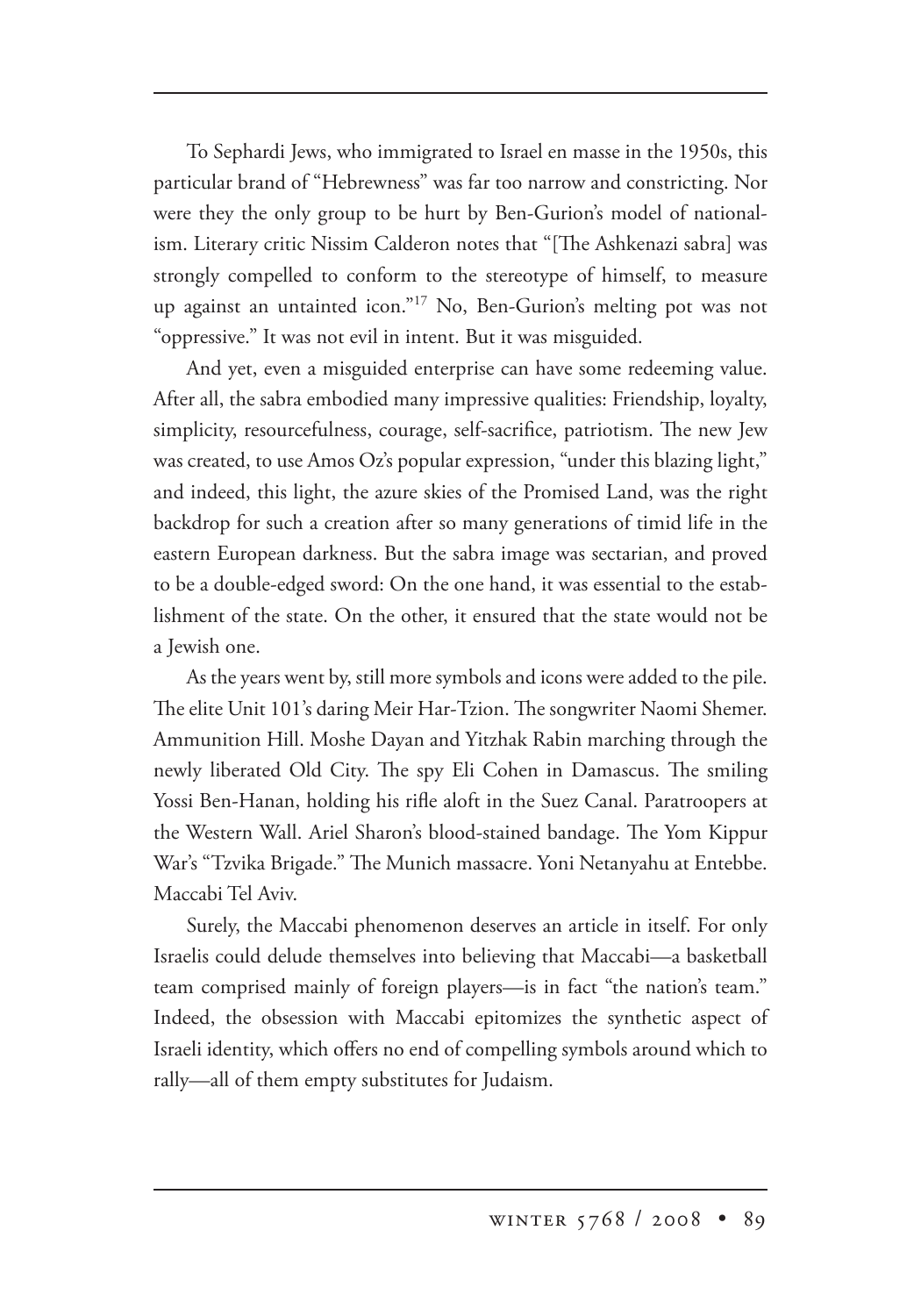That said, certain symbols have been enduring and vital. Memorial ceremonies for fallen soldiers, for example, have always evoked an authentic feeling of camaraderie among most citizens, and certain songs, whose lyrics and melodies captured the prevailing national mood, have become pivotal, formative themes for millions of Israelis. And the Hebrew language has undoubtedly done more to unite us than anything else. Indeed, if Israel is a melting pot, Hebrew is the chef's mixing spoon: Polish and Moroccan, Russian and Ethiopian, British and Argentinean—all of these people become Israeli upon achieving mastery of the Hebrew language. As a result, Israeli society is that much less tribal—and that much more unified.

In this respect, at least, the melting pot has been rather successful, especially considering that it has just begun to boil. Nevertheless, the fusion of various ethnic groups, as important as it may be, is not the same as the fusion of the three Jewish nations—secular, Haredi, and religious Zionist—into a single people. For the success of the ethnic fusion depends on a successful Jewish amalgamation. Most Sephardi and Ethiopian immigrants, for instance, consider themselves either religious or "traditional." Their Jewish identity is worth no less—indeed more—to them than their ethnicity, and it is this identity that distinguishes them from secular Western Jews. Russian immigrants, by contrast, are by and large secular, and their culture is Russian, not Jewish. But precisely because the "Russian and Israeli cultures are missing a common language," as the writer Anna Isakova puts it, "can the only common language be provided by turning to Jewish culture, to our common heritage."<sup>18</sup>

We ought to be aiming for a united nation, not a uniform one. Ben-Gurion dreamt of a secular homogeneity, much as the Haredi rabbis dream of a halachic homogeneity. But such dreams destroy whatever chance we may have of a multi-dimensional national unity. Uniformity steamrolls over cultural identity. Unity, on the other hand, is a cross-cultural partnership, which is always greater than the sum of its parts.

In the mid-1970s, from the Yom Kippur War and Ben-Gurion's death in 1973 until the Likud party's rise to power in 1977, the dream of secular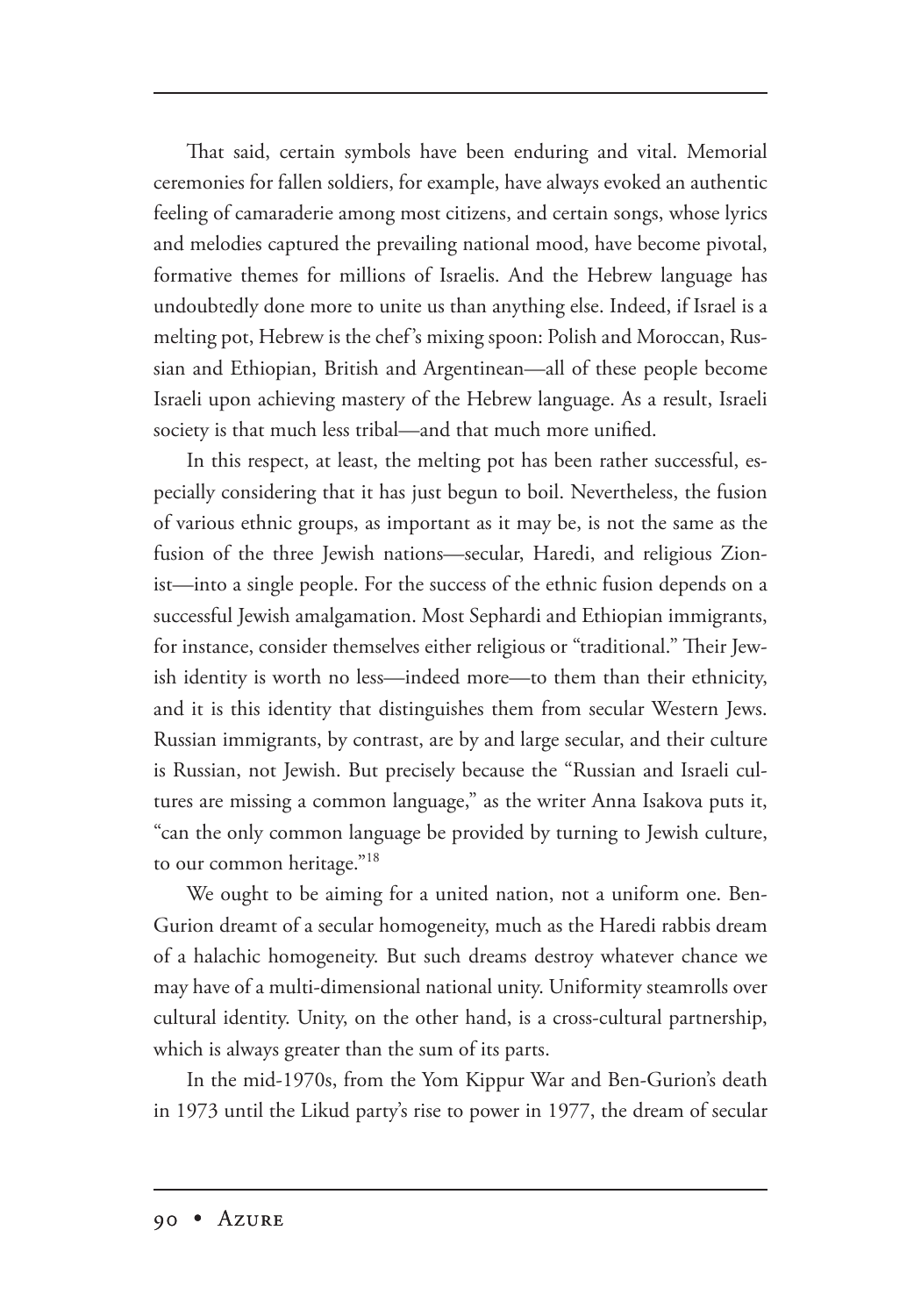homogeneity was shattered, and the dream of multi-culturalism took its place. When Ben-Gurion's melting pot broke apart, we were all left holding on to the pieces: Our glorified military leaders and heroes. Yitzhak Rabin, Yigael Yadin, Rafael Eitan, Avigdor Kahalani, Rehavam Ze'evi, Ehud Barak, Efraim Eitam, Benjamin Ben-Eliezer, Amram Mitzna, Ariel Sharon. For the last 30 years, the vast majority of those elected to party leadership, if not the premiership itself, are ex-generals. What does this say about the Israeli electorate?

Naturally, a society under constant threat of war casts its lot with those experienced in the art of battle. But that is not the whole story. Put simply, the ex-general is the "ultimate Israeli." He is Ben-Gurion's melting pot sabra in the flesh. He is also, unfortunately, impervious to the question of Jewish national identity. Education, media, culture—the factors that truly shape both individual and collective identities—are the last things to concern a military man, if indeed they concern him at all. But perhaps they do not concern us very much, either, since we are the ones who keep electing them.

Indeed, the one-dimensional ex-general is the perennial favorite of a multi-cultural society. Absent a multi-dimensional identity of its own, such a society naturally looks to its military leaders for reassurance—and thus avoids those nagging questions about national values, goals, and mission. "This is a sick and polarized society," said veteran politician Yitzhak Ben-Aharon shortly after Rabin's assassination. "It has nothing to believe in. With a sincere, sweeping type of mourning, we've latched on to Rabin as a way to believe in something."<sup>19</sup>

His observation was correct not only with regard to the candleholding youth in Rabin Square, but also to the Israeli public that, three years before, had elected Rabin *because it had nothing to believe in*. Indeed, Rabin offered no platform other than his personality: No agenda, no ideology, no concrete promises of any kind. No one could have guessed—let alone Rabin himself—that in the years to come he'd be shaking Arafat's hand. Just as no one could possibly have guessed that, ten years hence,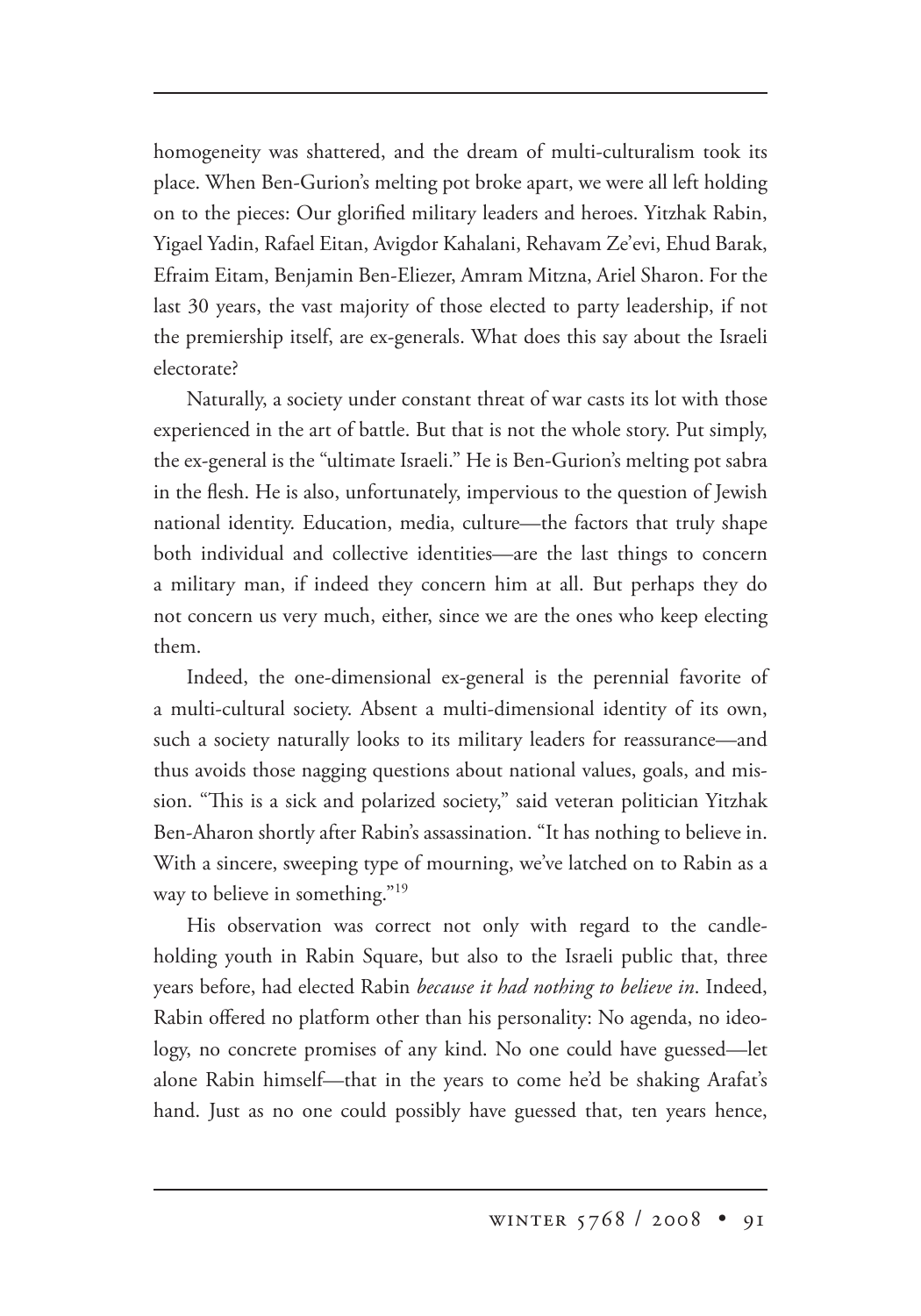prime minister Ariel Sharon would uproot Gaza's settlements—the very ones he'd helped to build—after taking office. Rabin was elected because he stood for nothing. We chose a person, not a worldview.

Rabin's first government fell on the same night that Maccabi Tel Aviv won the European Championship Cup, asserting its status as "the nation's team." Thousands of Israelis thronged to what would become Rabin Square, cavorting in the fountains just feet from where a prime minister, in a few years' time, would be shot in the back. Rabin was assassinated in the Piazza of the Melting Pot Delusion. And he was murdered, in no small part, because Ben-Gurion's melting pot was never Jewish.

A Jewish melting pot requires two simultaneous developments: A sec-<br>ular Jewish awakening, and a religious process of halachic renewal. The following are two possible ways these might be accomplished; the first in the realm of education, and the second in the realm of the arts.

Halachic thought is the cornerstone of Jewish thought, and it is profoundly neglected by Israel's secular school system. The Bible is taught in every Protestant school in the world; it is, by now, hardly "ours." The Oral Tora, by contrast, is the *Jewish* Tora, and the secular establishment's failure to teach it has turned Israel into a strange nation of Protestant Hebrews. Certainly, the Oral Tora ought to be a staple of every Israeli high school curriculum. It should be a required subject, not an optional course that students are permitted to ignore. At least as many hours should be devoted to the study of the halacha as are devoted to the study of the Bible.<sup>20</sup>

Is this cultural coercion? Perhaps. But there is no education without coercion. A tradition does not fall from the sky. It has to be taught. We learn math, language, civics, science, and history through precisely the same kind of "coercion." If our children are to be Jews, and not Protestant Hebrews, the Oral Tora must be one of the core subjects in secular Israeli schools.

Of course, as is the case with all subjects taught in school, there is an interesting way to approach the study of halachic texts, and there is a tedious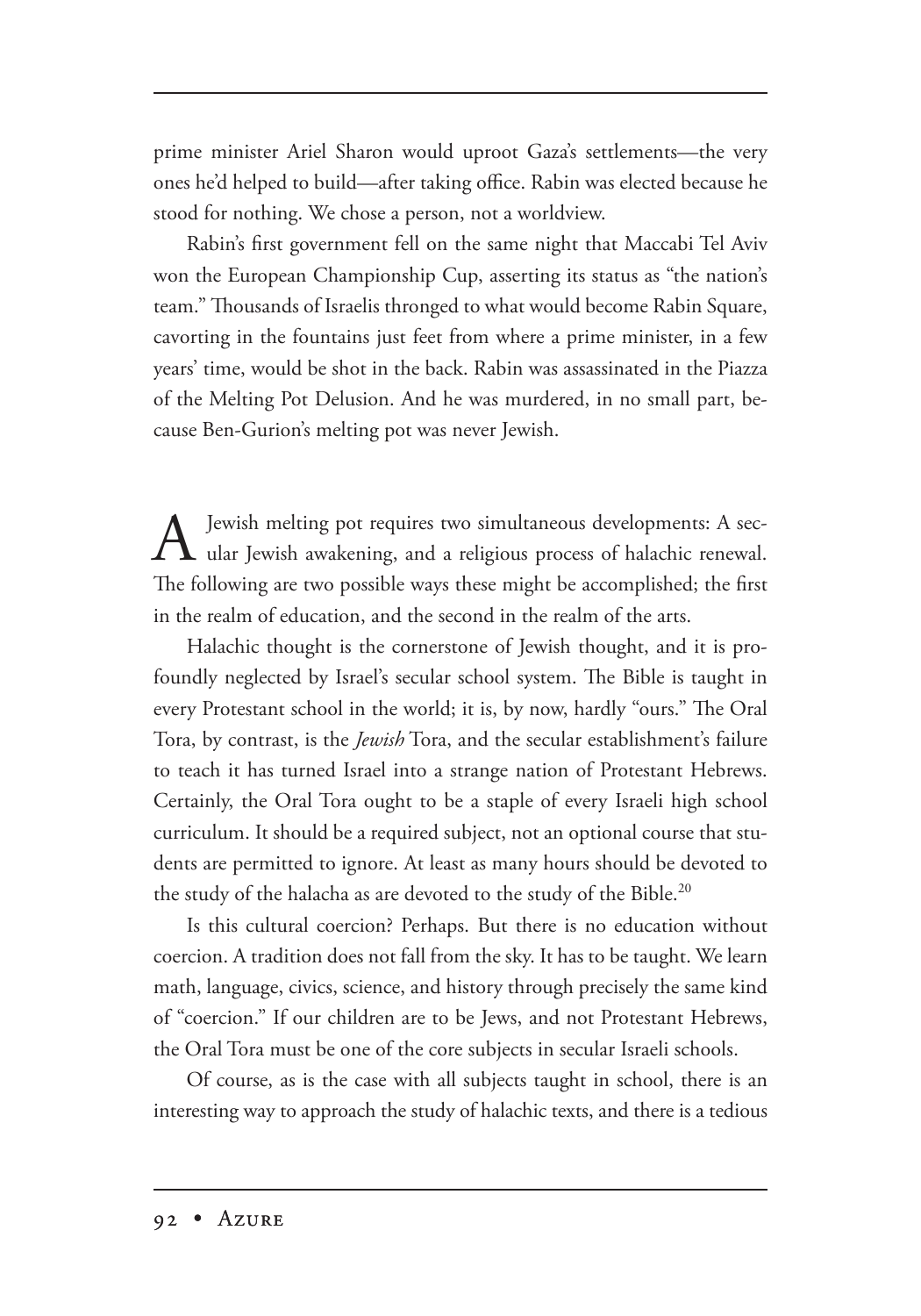way. If, for instance, the oral tradition is presented as material to be learned by rote—no different from, say, the multiplication tables—students will climb the walls out of boredom. Fortunately, however, the oral tradition naturally lends itself to a more absorbing approach. The Jewish individual is a legalistic entity. Judaism defines every human action, every natural urge—eating, working, making love—in both positive and negative legal terms. This is kosher and that is *treif*; this is ritually pure and that is ritually unclean; this is permitted and that is forbidden. Nothing is simply neutral. The legal, Jewish way of thinking should be taught as an existential attitude. Here, the method is the point; as such, the goal should not be the recitation of laws. Rather, it should be the acquisition of a whole new set of cognitive tools.

And while we're on the topic: Why *don't* Israeli high schools teach law? If thinking Jewishly means thinking legalistically, shouldn't high school students be learning the fundamentals of both civil and criminal law, as then-education minister Amnon Rubinstein suggested in 1995? How many Israeli students—indeed, how many Israeli adults—know the difference between civil and criminal law? Between crime and misconduct? Between illegal actions and those that are merely unseemly? These differences are of vital importance, but the majority of Israelis are ignorant of them. After all, ignorance of the law is convenient. It absolves us, much like the status quo, of the need to formulate common values and objectives.

Not surprisingly, then, the legal system has become a clearinghouse for all of Israel's social dilemmas, chief among them the issue of what our selfdefined status as "a Jewish and democratic state" actually means.<sup>21</sup> Aharon Barak, then-chief justice of the Israeli Supreme Court, observed in 1997 that

establishing the scope of application of this saying ["the values of the State of Israel as a Jewish and democratic state"] will keep us busy for a long time. By "us" I am referring to Israeli society as a whole, not just its legal community, since this saying reflects what is unique about the State of Israel and about Israeli society. We are not like all the other nations; we are not like any other country.… Every stratum of Israeli society will have to ask itself what the values of Israel as a Jewish country and as a democracy are.<sup>22</sup>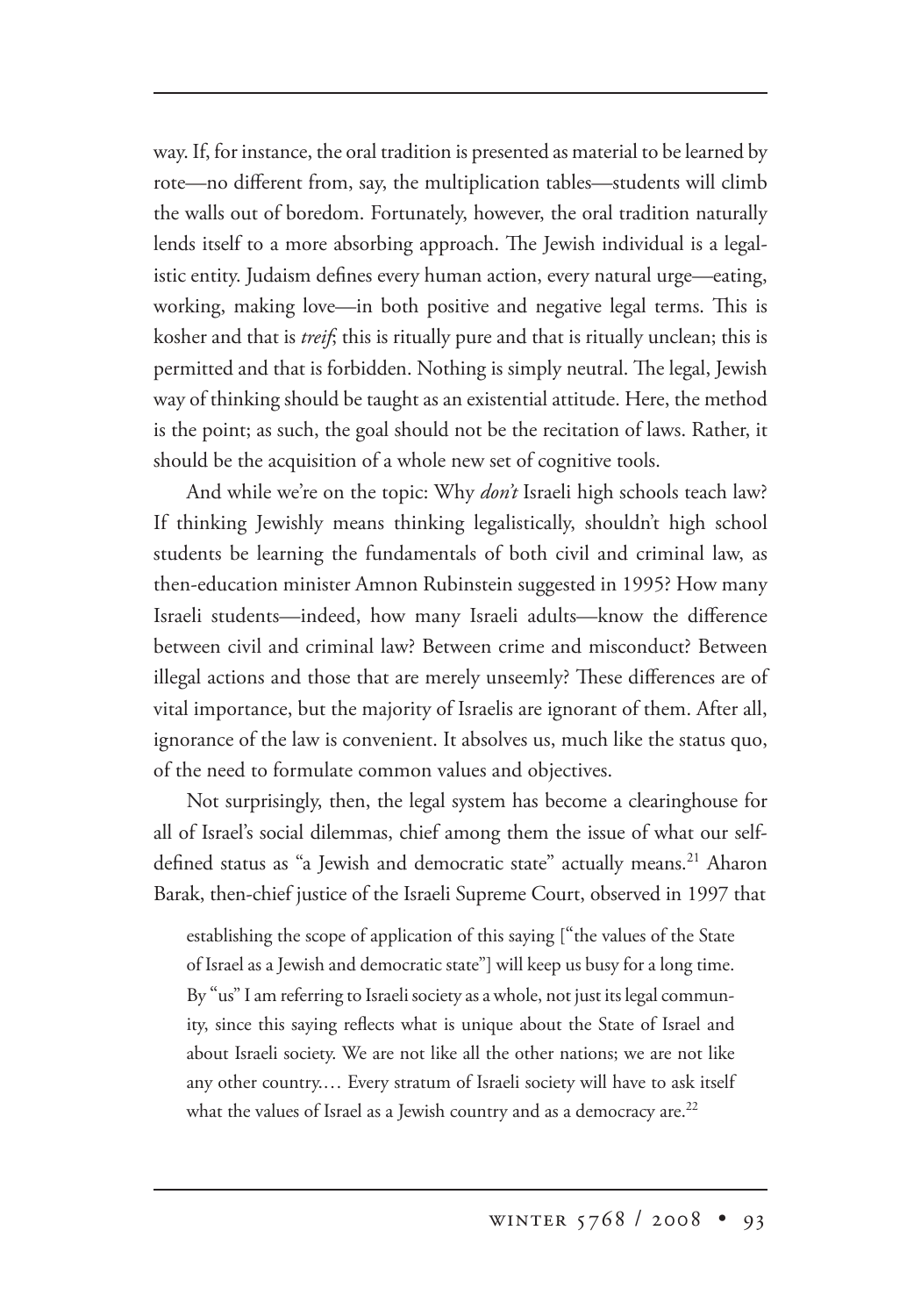Which just goes to show: Even a chief justice famed for his judicial activism does not believe that the legal system is the appropriate body to determine the ethical content of Israeli public life.

The unfortunate phenomenon of turning ethical decisions over to the courts is a result of the Israeli public's spoiled and irresponsible—and sometimes downright ignorant—attitude towards the law. We have not been trained to think legalistically; thus, we transfer all responsibility to that mysterious cult of the black robes. It's not that we don't have opinions, of course; every cab driver thinks himself a philosopher. But a nation accustomed to amateurish thinking is also accustomed to shunning responsibility for its judgments. The result is a culture of lazy, populistic thought; of an endless and fruitless venting of steam; of an emotional, at times hysterical wrangling—a culture that is incapable of rational, substantive debate.

Legalistic thought, by contrast, is substantive. In Judaism, this type of contemplation has been *de rigueur* for centuries, practiced and perfected in every beit midrash. It is this way of thinking that must be incorporated into the Israeli school curriculum, alongside the fundamentals of the secular law we live by. Only then will Israeli students be able to define their perspectives and articulate their positions, to base arguments on fact, to draw legitimate conclusions, to substantiate, to apply broad principles to individual situations, and to express themselves in eloquent Hebrew. Above all, they will recognize that human beings are responsible for their actions, in accordance with the Jewish-halachic concept of man.

If we equip our children with these tools, we could shape a Jewish public sphere. True, the majority of the country would remain secular. But the public's *way of thinking* would be Jewish, thus enabling, at least theoretically, a genuine integration of the secular, Haredi, and religious Zionist sectors of society. If it is our desire to formulate mutual goals, we must first begin to devise a common language. The educational, and not the judicial system can and should take up the task.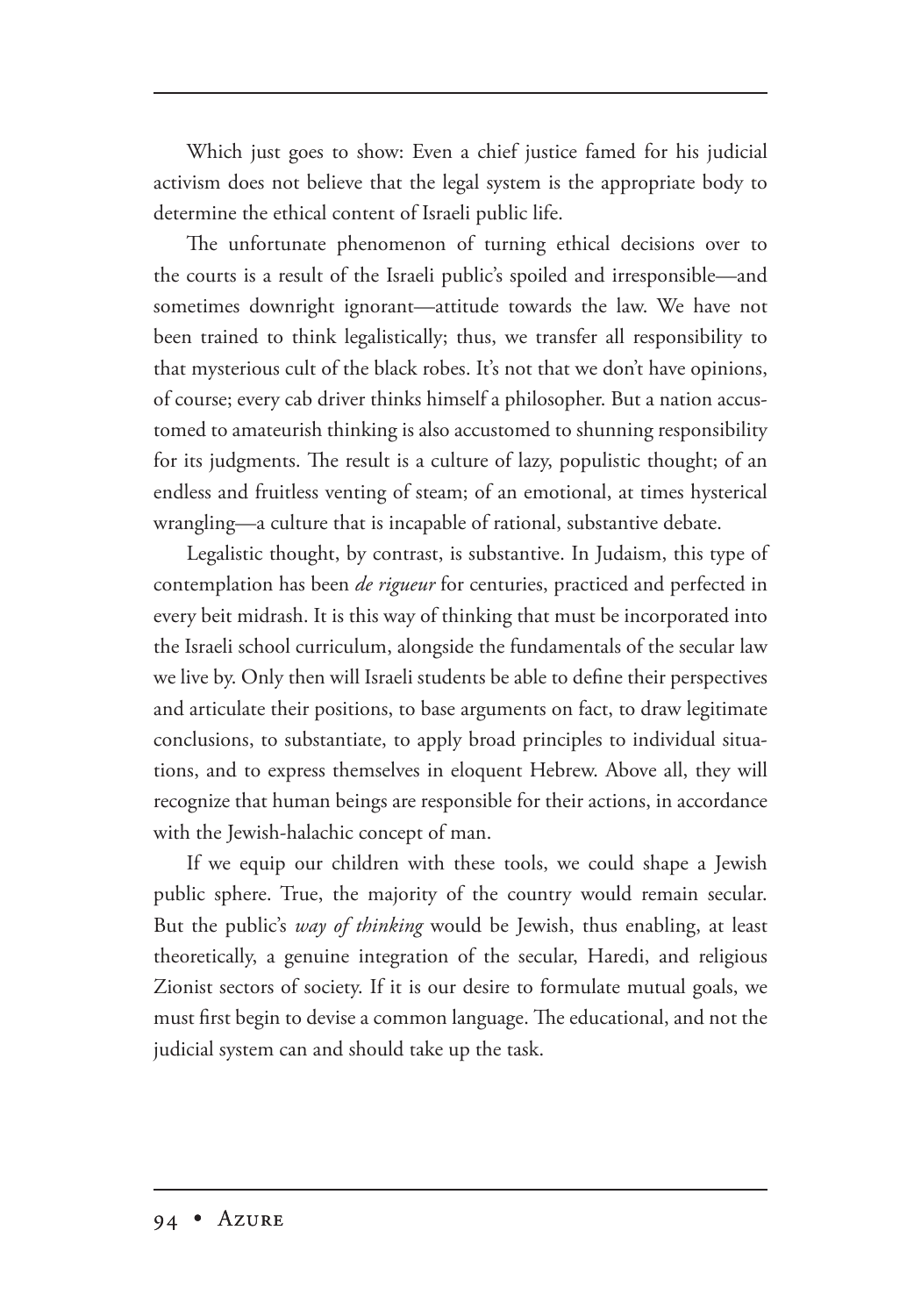egarding the arts, one wonders: What is "Jewish" about the Israeli visual arts?

"Jewish art," wrote Israeli artist Michael Sgan-Cohen in 1977, "is the art of the word and the symbol, the art of nuance and not of plain textual meaning." It is not, in other words, naturalistic, but it is not abstract either. "It is not art for its own sake," Sgan-Cohen insisted, "but a socio-ethical enterprise."23 As opposed to pagan and Catholic art, which became synonymous during the Italian Renaissance, "Jewish art is not given to Monumentalism…. It is wary of the beauty of material and form (echoes of the golden calf) which serve no purpose other than to be beautiful…. Classical art and what it represents is, to Jewish art, idolatrous."<sup>24</sup>

According to Sgan-Cohen, the undisputed representative of idolatry in Israeli art is Yigal Tumarkin. "His art is fundamentally linked to Monumentalism…. His concept is materialistic, dependent on the object itself and its aesthetic value; there is no ethical or Jewish rationale in those monuments…. As such, even if one of Tumarkin's central themes is an anti-war sentiment, it is ironic that his sculptures are the best example of Israeli militarism rootless, aggressive, and arrogant."<sup>25</sup> And arrogant, high-handed art, as Sgan-Cohen describes Tumarkin's work, cannot, by definition, be Jewish.26

Just as he loathed Tumarkin's brash conceit, Sgan-Cohen abhorred the work of Rafi Lavi, one of the leading Tel Aviv painters in the 1960s and 1970s. Lavi was the antithesis of Tumarkin. Whereas the former's work is monumental, heavy, and aggressive, Lavi developed a lean, "secular" aesthetic of scribbling, or "doodling," as he himself described it. Nonetheless, this anti-Tumarkin posture was, to Sgan-Cohen, "a senseless avant-garde movement" consisting of "works without any cultural roots." Works, that is, that "are a mere weak echo"—derivative and pathetic—"of what is going on in other cultural centers."27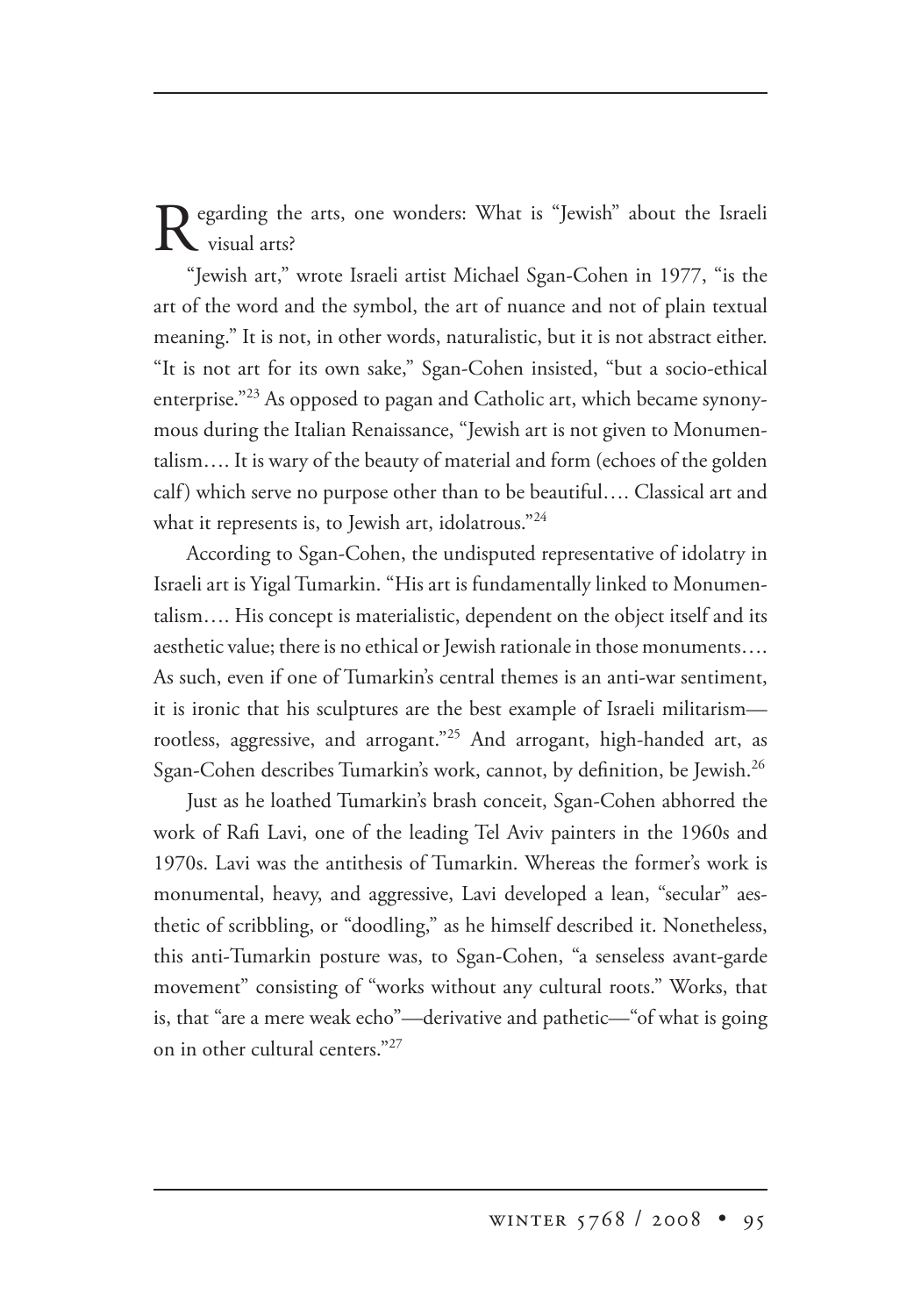To the poet Meir Wieseltier, this was no accident. "Tel Aviv," he wrote in 1999, the year Sgan-Cohen died at the age of fifty-four, "is a stifling black hole of spiritual desolation…. It is a city without awareness. Without a memory. A city that is 'just like' or, even worse, deludes itself that it is 'just like,' is dying to be 'just like.' Just like New York. Just like Amsterdam. Just like Stuttgart. Just like something. But its sparkling cultural exterior is fragile and fuzzy with the lifespan of a neon sign."28 To return to Sgan-Cohen's observations, this Tel Aviv—Tumarkin's and Lavi's—is the capital of "our cultural provincialism, and the lack of that kernel of selfhood in our culture." "We Jews," he concluded, "are not some faraway province, but rather the nerve center of enormous colliding forces"—East and West, tradition and modernity, "Hebrewness" and Judaism, the national and the individual.29 Who among Israeli artists understood and expressed this potential? Sgan-Cohen tentatively named Mordechai Ardon, Pinhas Cohen-Gan, Moshe Castel, and primarily Aryeh Aroch, who developed "a world of private ideas and images employing Jewish language."30

When Sgan-Cohen passed away, he was eulogized by his friend Adam Baruch in the latter's book *Seder Yom* ("Agenda"). Baruch explained that the Jewish-Israeli art for which Sgan-Cohen yearned was not art whose Jewish character could be measured by biblical motifs (as was the case, for example, in the sentimental art of the Betzalel school) or by kabbalistic themes (as in the works of Ardon and Yaacov Agam), but rather art whose Jewish character emerged "without any modernistic or post-modernistic posturing," from a Jewish way of thinking.<sup>31</sup> "The core of what makes art 'Jewish,'" wrote Baruch, is "the conscious and critical look inward," which captures the Jewish conceptual and moral essence. $^{32}$  Thus, artists whose works burst with Jewish motifs have, in most cases, missed the point. At issue, maintains Baruch, is not how to employ a Jewish repertoire, but how to employ a Jewish *outlook*.

In his speech to the Fifth Zionist Congress in Basel in 1901, Martin Buber spoke of his yearning for a distinctive Jewish art.<sup>33</sup> One hundred years later, in Jerusalem, an art competition was organized with the theme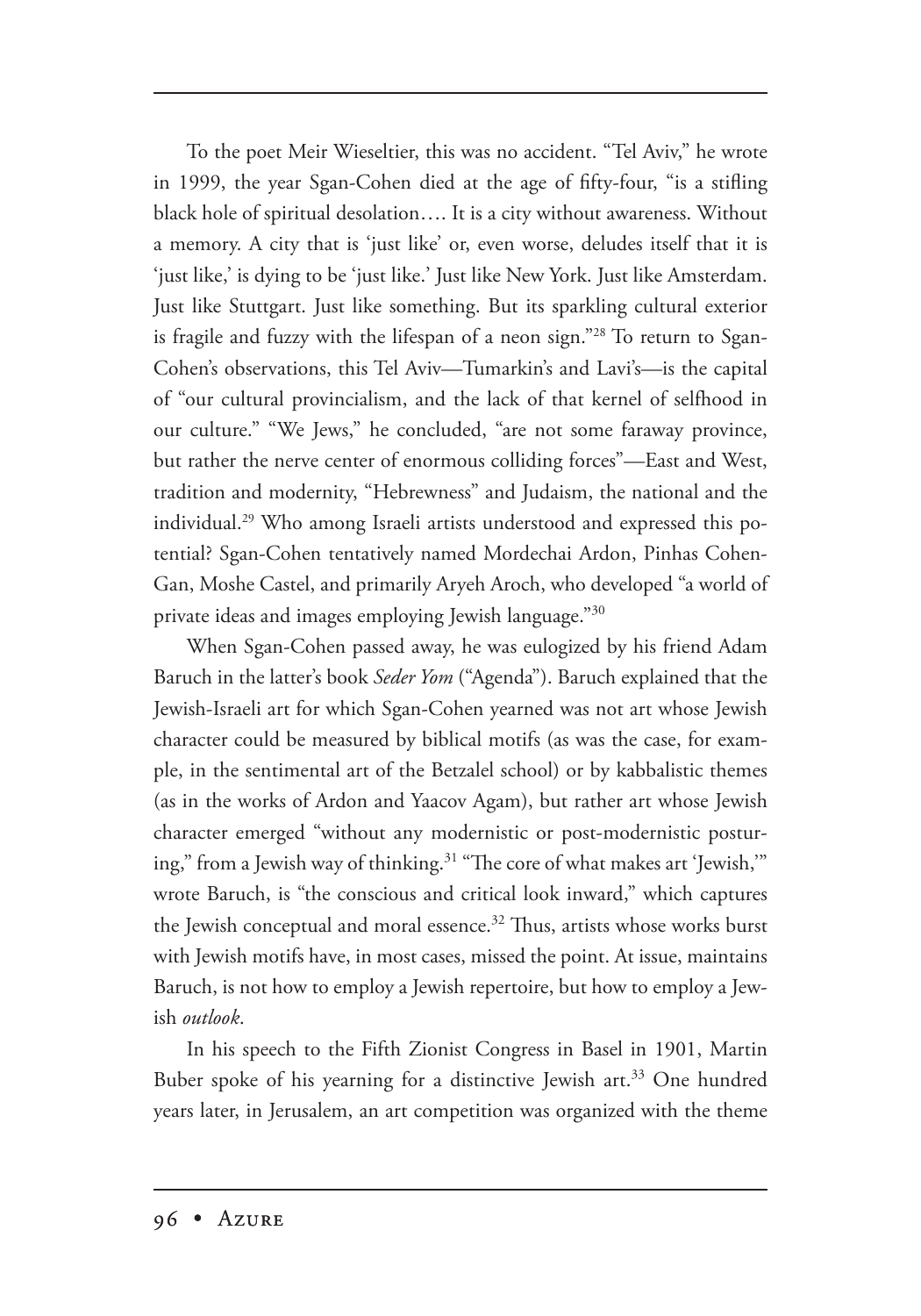*kedusha* ("holiness").<sup>34</sup> The very selection of such a central Jewish concept—an abstract principle opposed to aesthetic idolatry—dictated that the participants should employ a Jewish outlook and mode of expression. Two hundred fifty artists rose to the challenge, and the twenty-two winning compositions were compiled in a volume entitled *Limits of Holiness*.<sup>35</sup> The objective of the contest, explained the book's co-editor Avigdor Shinan, was "to encourage the connection between the creative arts and the beliefs and values that are at the core of Judaism."36 In an essay included in the volume, Moshe Halbertal, a professor of Jewish thought, defined Jewish artistic representation as "depictions that hide more than they reveal, images that hint and indicate, but do not expose or desecrate."37

In 2003, Gideon Friedlander-Ofrat, chief curator of the Tel Aviv gallery Time for Art, organized an extensive exhibition entitled "Jewish Revival in Israeli Art." Among the artists showcased were Avraham Ofek, Naftali Bazam, Michal Ne'eman, Arnon Ben-David, Jack Jano, Haim Maor, Belu-Semion Fainaru, and, of course, the late Michael Sgan-Cohen. The show assembled the fruits of a movement that had begun in the mid-1970s—perhaps in the wake of the Yom Kippur War or the Conceptual art movement, and possibly both—that sought Jewish artistic independence by way of a departure from the legacy of Tumarkin and Lavi.<sup>38</sup> This shift in artistic form and content is far from complete. An imitative obsequiousness, a desire to be "just like" someone or somewhere else, still dominates Israel's artistic landscape, just as it does in most other areas of our lives. "My sympathies to Conceptual art in Tel Aviv, a city without a concept," wrote Wieseltier sarcastically in the 1970s.<sup>39</sup> And since the eighties, most Israeli artists have been engaged in rootless, self-important "post-modernist" works, vague in intention but rich in replication. Alas, the Jewish route in Israeli art is still a detour, a back road. Will it ever become a highway?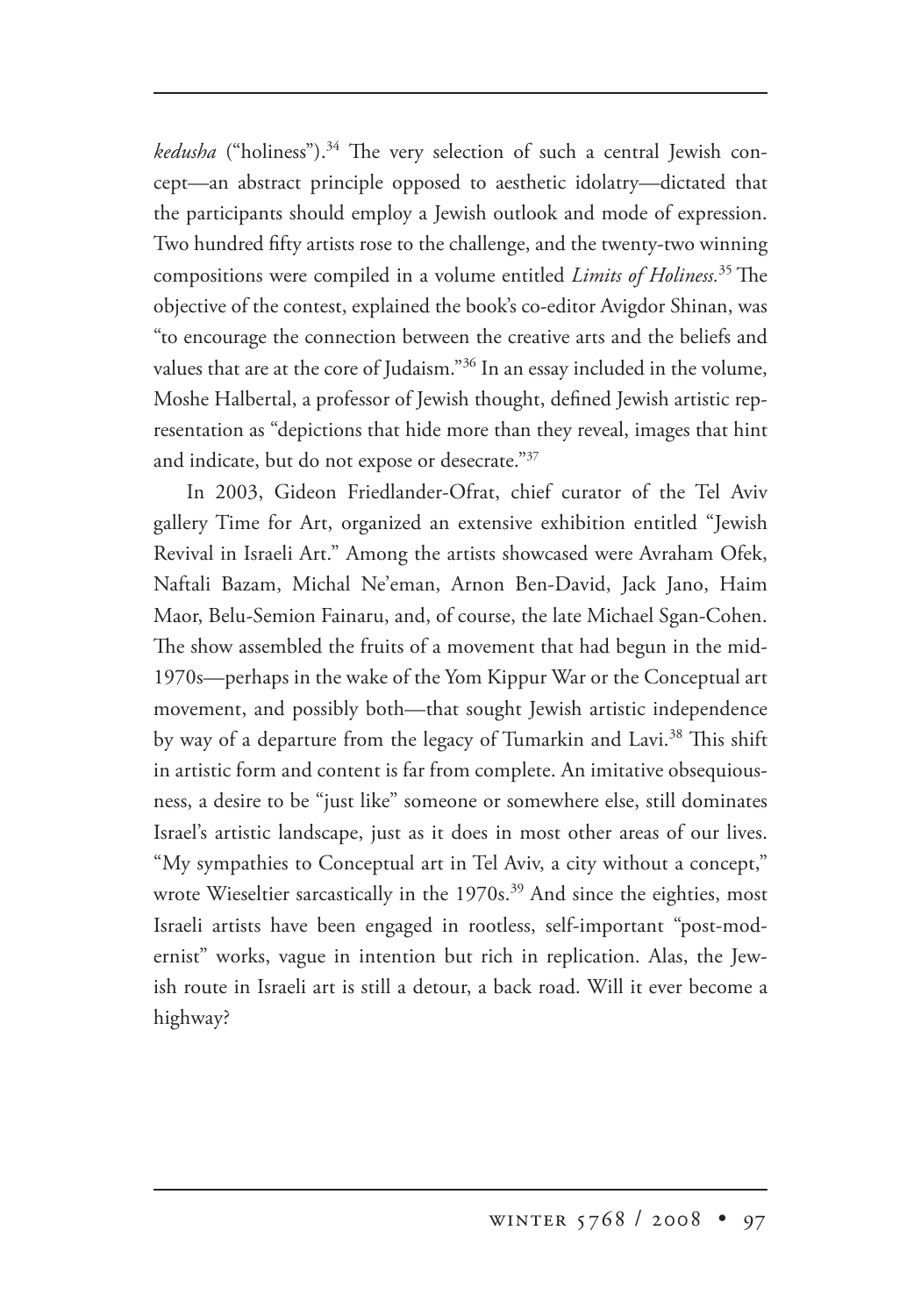The same question can be asked of Israeli literature, theater, cinema, music, and dance. In an essay that delineates the values befitting Jewish art, professor of Bible studies Uriel Simon wrote that they must include "the preference of wisdom over cleverness; of the moral over the aesthetic; of self-restraint over materialism; and of happiness over pleasure."<sup>40</sup> He also mentions "loyalty to meaningfulness," "faith and optimism," and "longing for spirituality" as Jewish approaches to life and culture, all of which stand in stark contrast to the bitterness and despair that characterize much of art today.41 Simon made do with a general prescription. He did not attempt to outline its practical application to various artistic fields. What follows are several suggestions.

We begin with literature. The Jewish author is a teller of tales. Whether his story is real or fictional (what is real and what is fictional in the Bible or the Talmud? Was there any distinction made between the two?), it is a story of *action*, whose power lies in its brevity. In the Bible, talmudic legends, and even Hasidic tales, whole lives are compressed into a few lines, at times even a single sentence. "And the land was quiet for forty years." Forty years in eight words. There is no descriptive element here, nor any attempt at psychological analysis; neither is there any stylistic excess—no fancy literary footwork to admire. This is economical, spare, plot-driven prose. Every word matters and is rich in meaning. Rabbi Nahman of Breslav, Franz Kafka, S.Y. Agnon, Isaac Bashevis Singer, Primo Levi, Pinhas Sadeh (*Death of Avimelech*), Yaakov Shabtai (*Uncle Peretz Takes Off* ), and Yossel Birstein (*Don't Call Me Job*; *A Face in the Clouds*) all told tales. Their tone was informative, not indulgent. In this straightforward manner, these writers produced frighteningly powerful tales, distinctly Jewish in their concision.

Prophetic verse, from Amos and Psalms to the daily prayers, is spoken poetry, not linguistic acrobatics. Its intensity stems from its content, not its form. It is powerful, not pleasing or enchanting. The Jewish poet talks to someone (to the reader, to God) in order to say something important.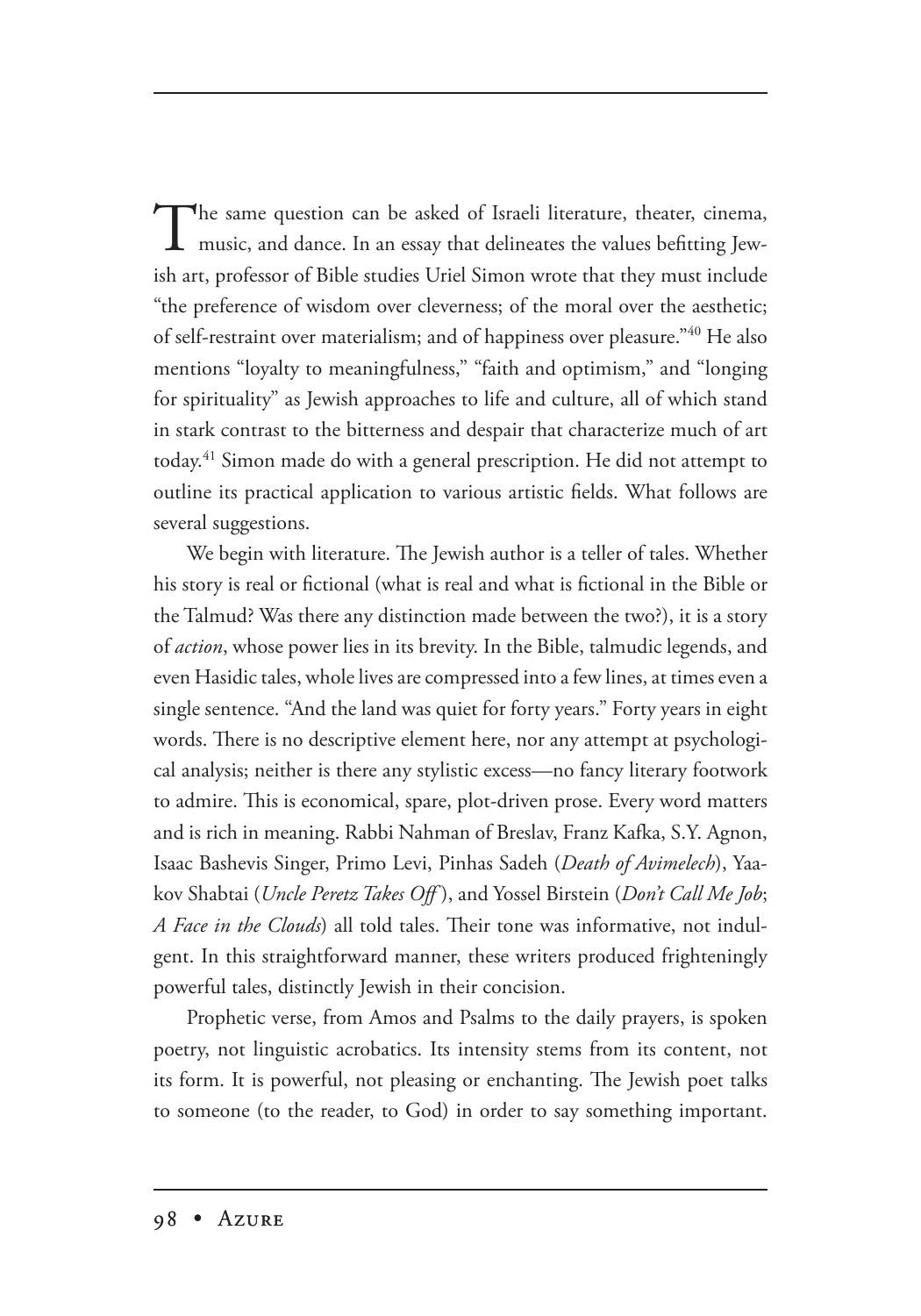He does not, therefore, mince words, put on airs, or hide behind a mask of irony. Like Bialik, he "carves the poem from his heart," and he demands an answer: "Out of the depths I have cried out to you."42

Alexander Pushkin, Charles Baudelaire, and other literary magicians wrote brilliant poetry, but their way is not our way. Our way is that of Bialik, as well as Uri Tzvi Greenberg, Amir Gilboa, Avot Yeshurun, Zelda, Yehuda Amihai (at his best), and, in her later poems, Dalia Ravikovitch. Today, Haviva Pedaya, a superb religious poet, and Dalia Pelech, a superb secular poet, continue to carve powerful Jewish language from their hearts. May others follow their lead.

As for Jewish theater and film, they ought to dramatize conflicts of values, and depict the moral quandaries of people who bear some type of responsibility—familial, societal, professional, or political. A Jewish life is a life of responsibility; responsibility and not fate, which is the focus of the Greek tragedies. The Western dramatic tradition, from Aeschylus to Shakespeare, from the opera to Hollywood, is pagan at its core. It deals with mankind's primal urges; an important topic, but not a Jewish one. The Jewish person is normative, demonstrating through his choices that which is superior about mankind. Jewish drama, then, should not be Monumental; nor should it be thrilling or shocking, violent or arousing. Its aim is not to capture the audience's subconscious, but rather to depict a mature dialogue, one that is conscious and challenging. It is not a spectacular invasion of the viewer's senses, but an appeal to his interpretive abilities and his imagination via a dramatic language that excels in its restraint.  $43$ 

This is not to say that a Jewish screenplay or theatrical production (or television script, for that matter) must be pedantic and self-righteous, devoid of physical or emotional urges—or worse, devoid of humor. A Jewish work should present flesh-and-blood mortals, not moralistic talking heads. It should deal with feelings and desires, as did the biblical author, and it should cover the entire range of human emotions, from heartbreak to laughter, as did Sholem Aleichem. But it ought to deal with the topic of urges, not just inflame them. It ought to be funny, even to the point of tears, but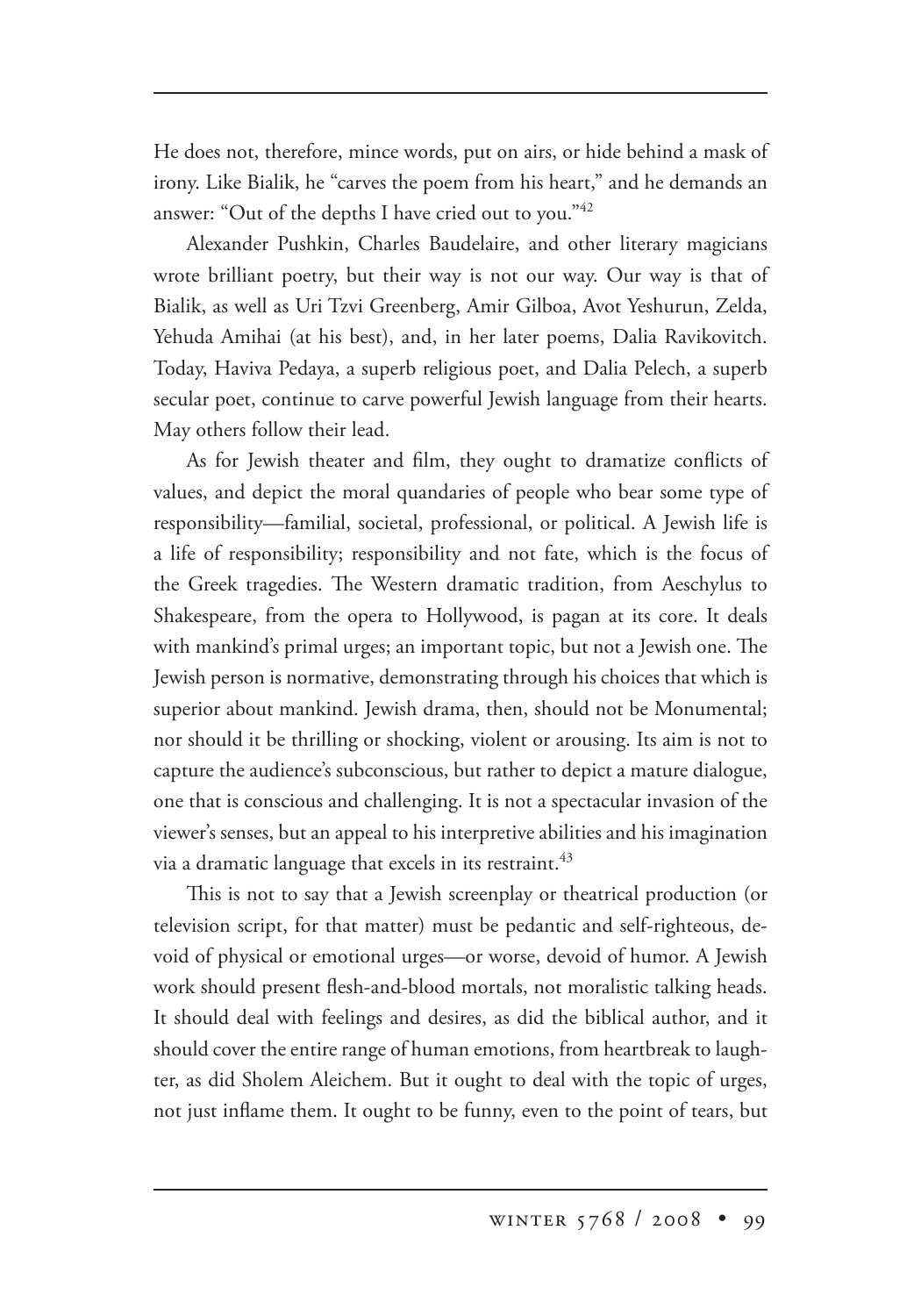its sense of humor should be warm, not mean and acidic. "If we examine the works of the great artists," wrote the poet Leah Goldberg in 1938, "we will notice that those which lasted through the ages are those with a heart. That is to say: Those which show great love, and great mercy."<sup>44</sup> Mercy and not pity. Pity is condescending, rude, derisive. It presents people as pathetic, even revolting. Jewish drama will only take shape from the honest scrutiny of human beings as they are: Neither angels nor beasts, victims nor villains, deniers of urges nor their slaves.

On to music. Here our task is more difficult, but it is still possible to try and define a uniquely Jewish musical creation or experience. Music in the Western sense is a performance, a concert. The brilliant composer, the celebrated violinist, the piano virtuoso, the maestro conductor, the acclaimed baritone display their talents on a hallowed stage. The sanctity of the event is evident from the audience's hushed stillness, which explodes into applause when the final chord is struck. From a Jewish perspective, this is idolatry. The same may be said of rock or pop music: The worship of a concert pianist is no different from the worship of a rock star. Only the etiquette of the audience is different, not the essence of the rite.

The Jewish concept of *hevruta* (partner study) could shape an alternative musical experience. No idols. No idol-worship. Rather, this music would be a dialogue, played among friends, and largely improvised. Sheet music, if used at all, would contain only general notations, with ample room for interpretation—much like Jewish texts themselves. Here, the melody is what matters. All else—harmony, rhythm, structure, polish—is of lesser importance. David Zahavi's musical rendition of Leah Goldberg's "The Recorder" or Hanna Senesh's "Walking to Caesarea" prove that a good melody can carry itself; it needs no accompaniment. The strength of these melodies is like that of prayer. They develop naturally, like thoughts. It is as if they were conceived with words attached. Thus, the gathering of musicians in a Jewish hevruta would form a type of melodic banter. Theirs would be the music of listening and responding to the other. An unselfish experience.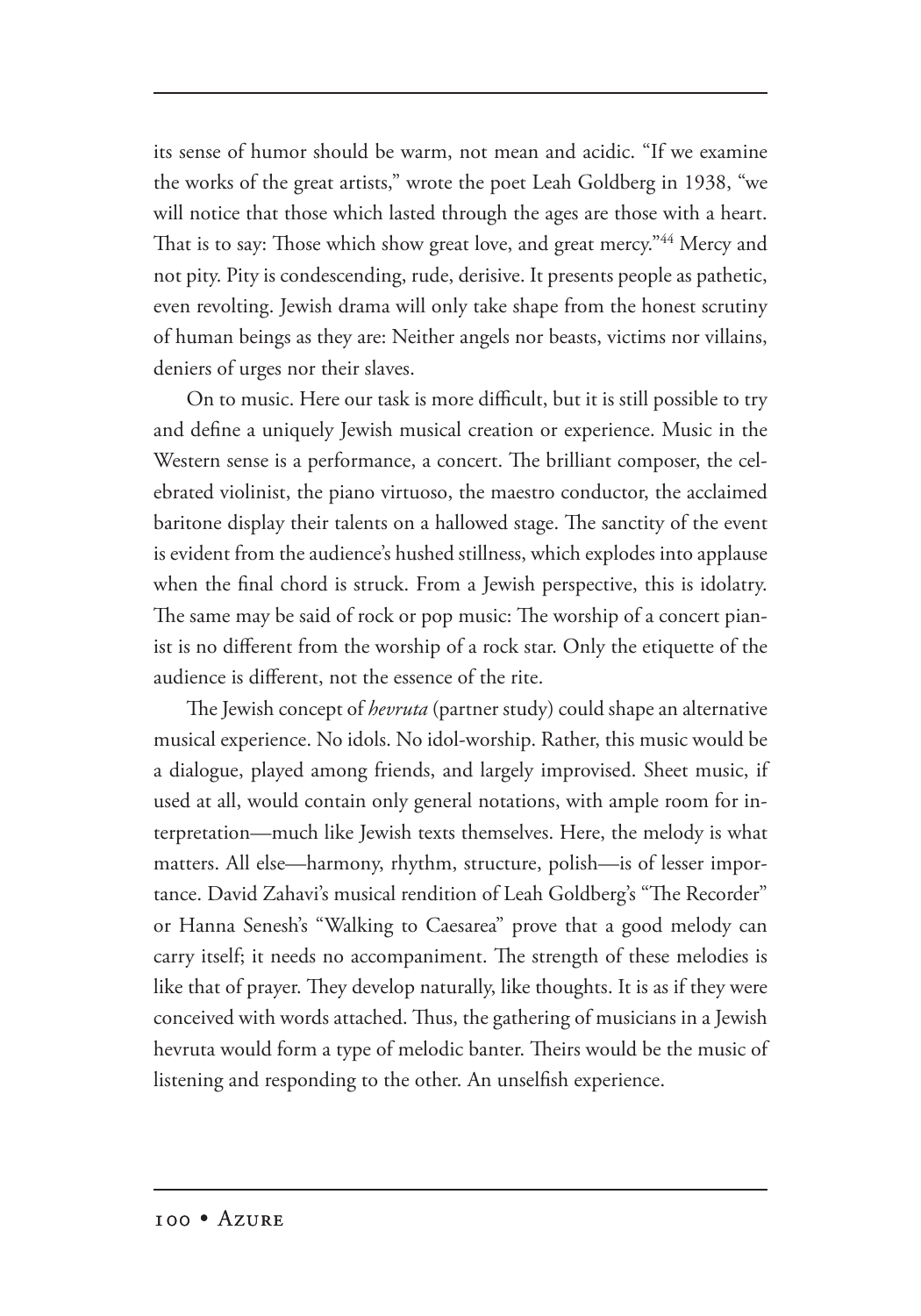Finally, the same would be true of Jewish dance. Here, too, we must wean ourselves from the idea that dance performances are meant to amaze. Instead, they should strive to set the language of hevruta to movement. Dance in terms of reciprocity: You move, I answer. A physical conversation. The dancers' goal would not be to display their beautiful bodies, or the astounding control they possess over every limb and ligament. Their purpose would not be aesthetic or acrobatic. Rather, it would be *ethical*. Jewish dancing, like Jewish music, is a conversation, not showing-off.

It has become acceptable in the West to dance to a predetermined sound track; such is the case with ballet and modern dance, Israeli "folk dances" (*rikudei am*), and in clubs and discos. Jewish dance, however, should be based on attentive and responsive improvisation. It should also be largely spontaneous. The choreographer would determine a baseline for the movement, just as a page of Talmud establishes and guides the ensuing discussion. But interpretive freedom would be left to the dancers, ensuring the originality of every such hevruta—that is, making certain that it never devolves into a forced replication of the same old routine. It would be possible, of course, to integrate the hevruta systems of music and dance: Melody and movement would engage in a joint discussion, with dancers responding to musicians, and vice versa.

These suggestions are by no means a call for cultural separatism. Obviously, Israelis will continue to partake of the general culture. They will listen to classical and pop music; they will immerse themselves in Western art and Eastern philosophy; they will read English, French, and South American literature; they will consume films from Hollywood, Europe, and Japan. Indeed, in the age of the Internet and multi-channel TV, separatism is hardly possible. But cultural openness need not obligate us to degrade ourselves through imitation. The more we assimilate into the general culture, the more we reduce our chances of achieving a true Jewish melting pot. And the more we try to develop an authentically Jewish artistic language, the more we will succeed in creating a common culture for Israel's three Jewish nations.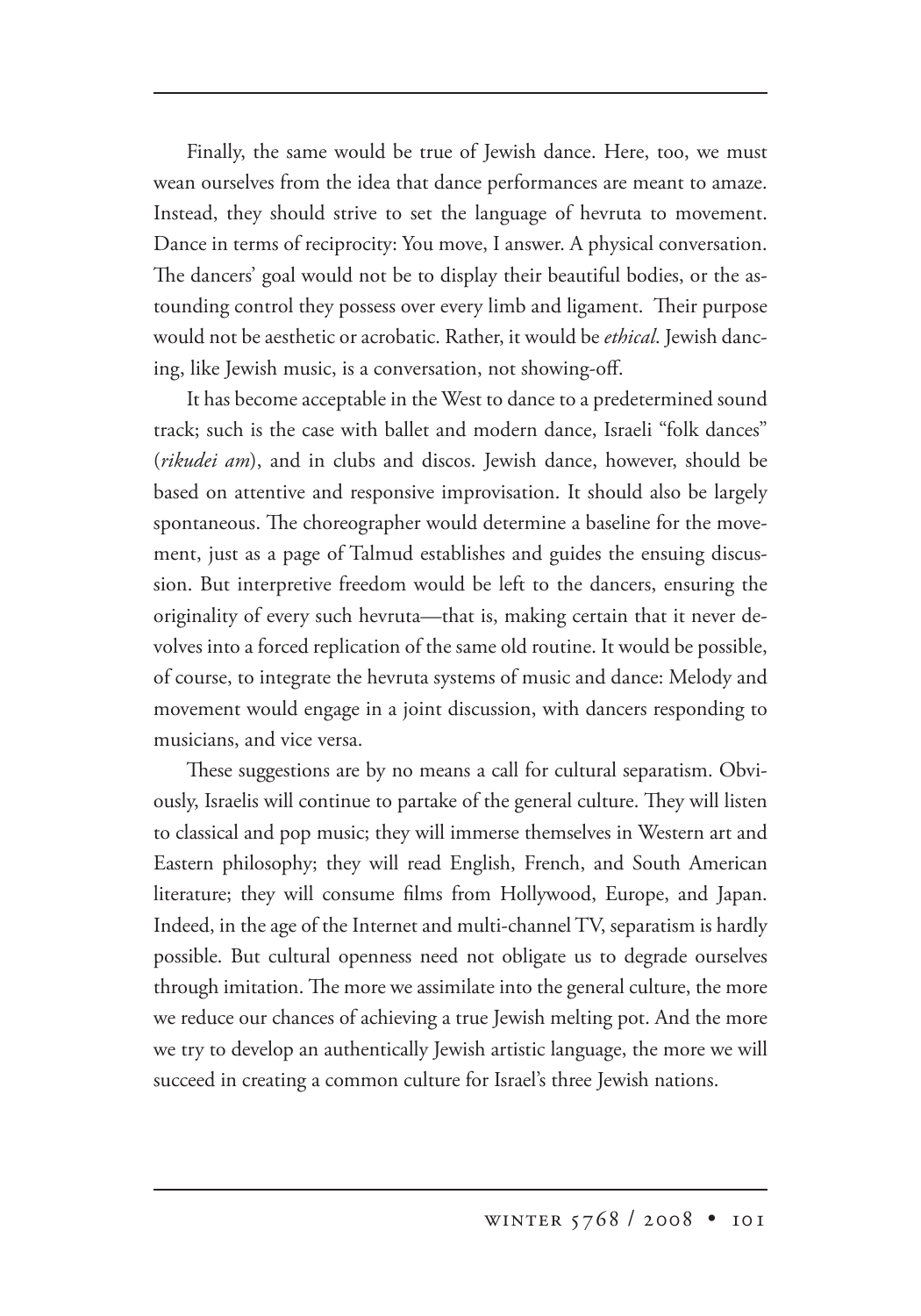nation's living legacy cannot be reduced to Maimonides' "Principles of Faith" or Rabbi Joseph Karo's *Shulhan Aruch.* When speaking of heritage, the divisive, destructive distinction between "secular" and "religious" is far less important than the distinction between those who nurture their heritage and those who neglect it.

Those who nurture their heritage are religious and secular traditionalists. They perceive the present as part of a living continuum. Time, to them, is a river, not a pond. A pond is standing water. Standing water grows fetid. A river moves forward. Those who nurture Judaism row its tides. They delight in its bends. They strive to stay afloat, and they refuse to be deterred by dangerous rapids.

The personal and professional relationship between Bialik and his fellow writers Yosef Haim Brenner and the young Agnon exemplifies the cultural fecundity of Jews who, however different in outlook, nonetheless row the same river together.<sup>45</sup> All three received a traditional religious education, but none of them stayed within the confines of the yeshiva world. Brenner's break from halachic Judaism was a rebellion against his father, a furious settling of scores. Bialik's movement toward secularism, however, was not fueled by Oedipal rage. Orphaned by his father at age seven, Bialik's work reflects a longing for his lost parent and his once-happy childhood home. Agnon greatly admired his devout father, writing at age forty that "he imbued me with the spirit of poetry."46 Agnon's father taught him the Talmud, the works of the great Jewish sages, and European literature. One does not rebel against such a father. Rather, one is indebted to him, and aspires to make him proud. Indeed, Agnon never abandoned religion. On the contrary, his work proves that a religious way of life need not be incompatible with the writing of modern, secular prose.

A modern secularist, a talmudic secularist, and an independent religionist; each attempted to create a shared national culture, and none of them had any use for labels, whether for themselves or for others. They argued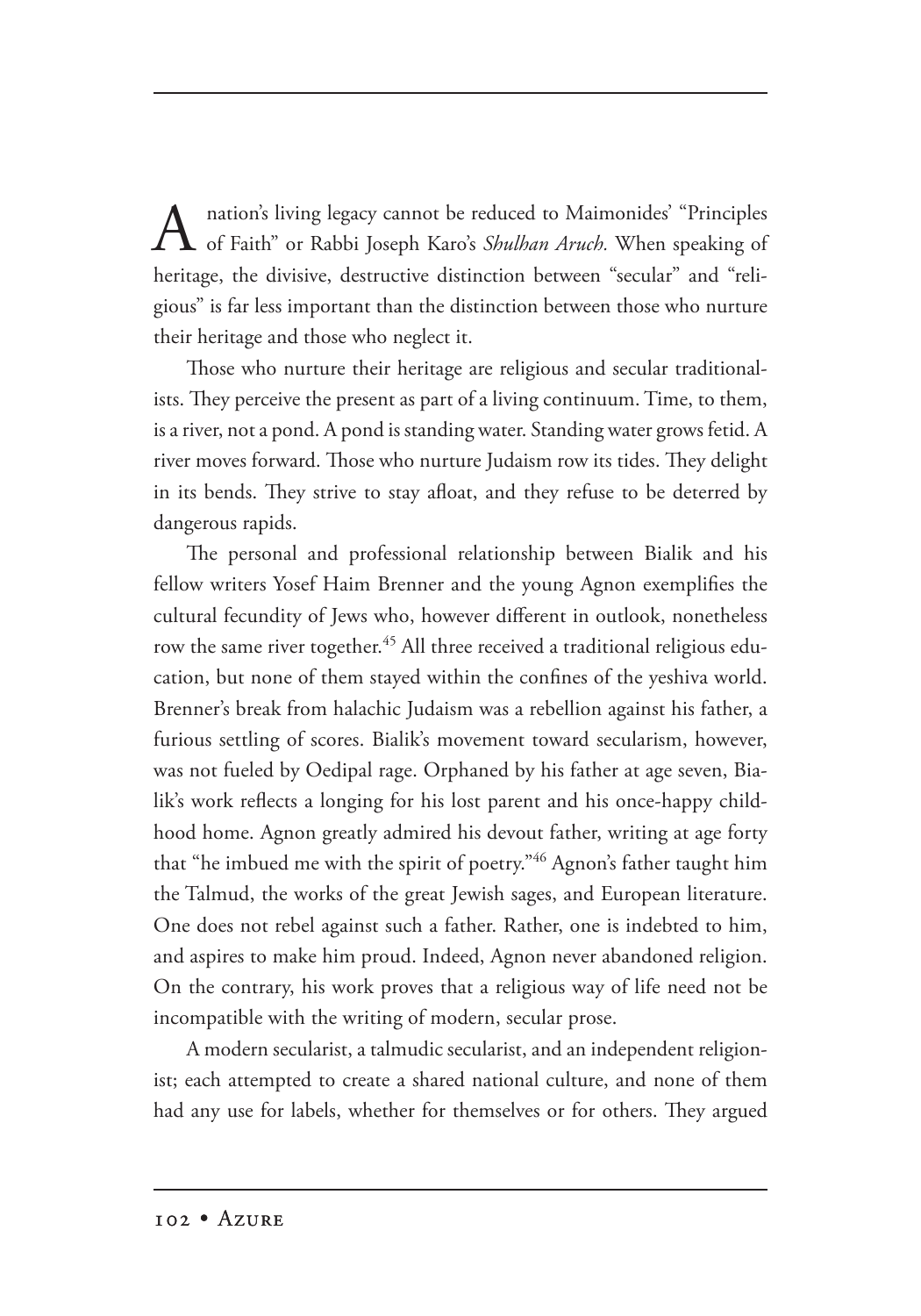as they rowed, but never at the expense of moving forward. Moreover, they never felt the need to dip into other rivers. They each developed their own rowing style, but it is futile to wonder which of them rowed better. Together, they form the perfect example of what a multi-dimensional Jewish culture looks like: Neither secular alienation nor religious fossilization. Unity, not uniformity.

Those who abandon their heritage, on the other hand, grow rank and moldy in the swamps of one-dimensional identity. Secular ponds teem with Israelis whose identities are purely civic; religious ponds teem with Israelis who blindly obey their rabbis. The first group seeks to live only in the present, and pays no heed to the past; the second lives only in the past, and tries to ignore the present. Is it any wonder that both groups spend most of their days slinging swamp-mud at one another?

"Orthodoxy is today in a state of less God-fearing, and more fear of extremist humans," warned the talmudic scholar Efraim Urbach in 1972. $47$ Perhaps, were he alive today, he would find reason for optimism in the rising status of Sephardim and women in Haredi and national religious circles. "The religious establishment of Sephardi Jews is far more liberal, far more open, and far more humane than its eastern European counterpart," explained Eli Amir to fellow author Sami Michael on the occasion of Shas' establishment.<sup>48</sup> The religious feminist Tamar Ross recently pointed to the connection between "the relaxed, pragmatic, and non-ideological religious atmosphere which characterizes certain factions of Sephardi Jewry," and the chance for halachic renewal with regard to women's status issues.<sup>49</sup> Indeed, there are growing signs that the male Ashkenazi halachic establishment no longer holds sway over educated women seeking religious equality, such as Alice Shalvi, Dvora Waysman, Hanna Kehat, Tova Ilan, Tzvia Greenfield, Bambi Sheleg, and Leah Shakdiel. In a similar manner, they are no longer able to dominate leading Sephardi rabbis such as Ovadia Yosef or Eliyahu Bakshi-Doron, who devote considerable effort to finding halachic leniencies, as opposed to the Lithuanian rabbis, whose very faith, it would seem, lies in the strictness of their interpretations.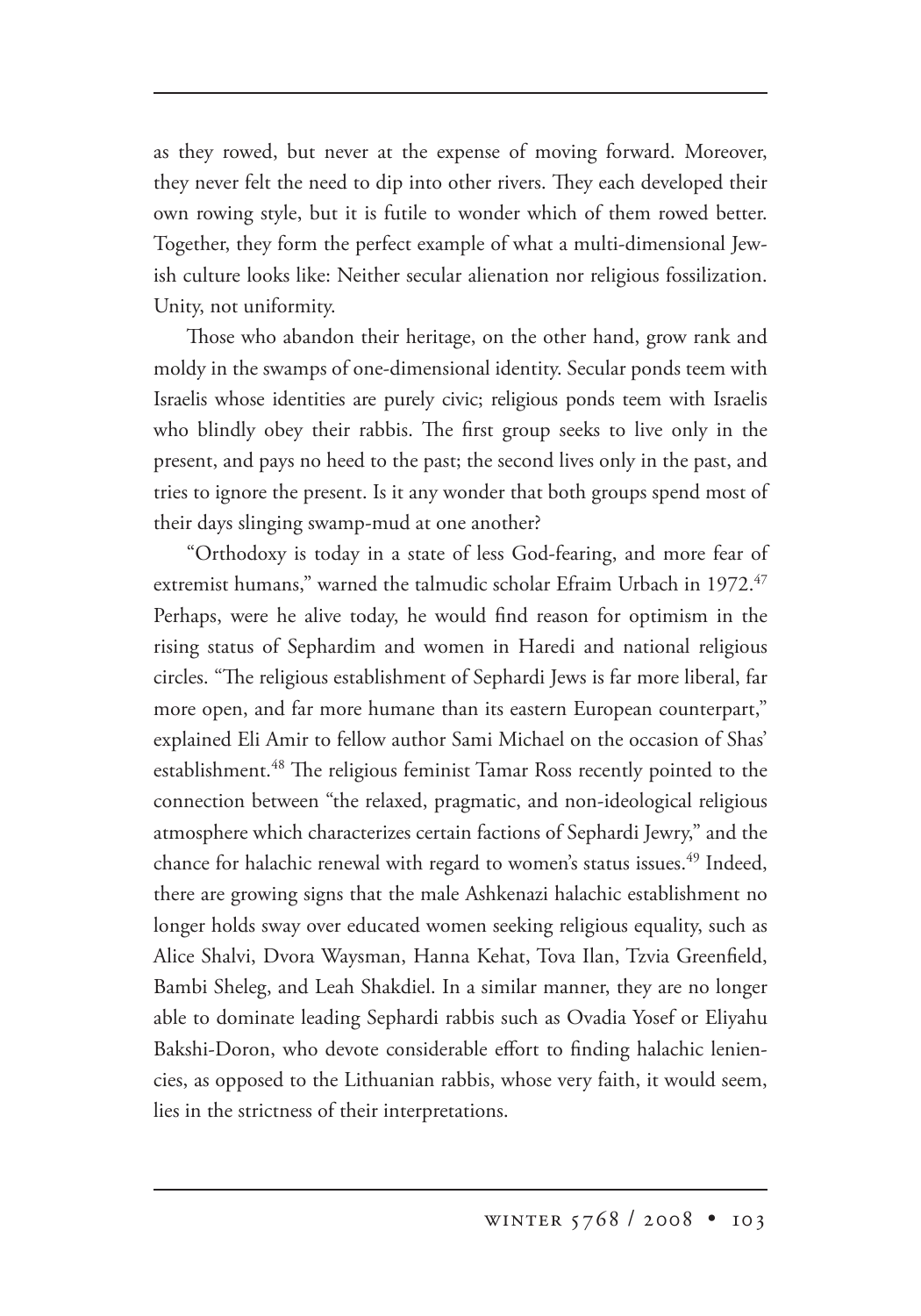The growing influence of the Sephardi public and the feminist phenomena in Haredi and religious Zionist circles increase our chances of achieving a Jewish melting pot. Indeed, the more that halacha is refreshed and revived, the more tolerant and equal it will become.<sup>50</sup> Likewise, the fewer draconian demands halacha places on those communities trying to live by its rules, the more secular interest in Judaism will increase. A secular Jew cannot respect a system that discriminates against women, condescends to gentiles, and preoccupies itself with nonsense such as wigs. Nor can he respect, as rabbi and scholar David Hartman wrote, "Jews who worry about public kashrut and Sabbath observance, but don't seem to be bothered by the unjust treatment or exploitation of foreign workers or minorities."51

Thus, instead of fearing Shas, it would behoove secular Jews to cheer on the revolution being waged in religious strongholds, a revolution leading us ever closer to a softening of the Haredi world's sharp edges. And instead of fearing the religious Zionists, it would behoove secular Jews to recognize that the movement is not just about settlements. It is also the site of a feminist revolution from within, one that, according to Tamar El-Or, a scholar of Haredi society, will "create a massive change in Orthodoxy in a very short time."52 Indeed, insists El-Or, the halachic changes currently being pursued by influential religious-Zionist women will eventually make the national religious community more egalitarian. It will also become more religious, "because it will include more individuals who are conversant in Tora, and more observant women keeping more mitzvot."53

Very few women, and very few Sephardi Jews, participated in shaping Ben-Gurion's melting pot vision. This is but one of the reasons for its failure, and one does not have to be a post-Zionist to say so. On the contrary: Today, it is finally possible to create a melting pot that is both religiously and ethnically egalitarian. But to create such a melting pot, we must want to create. Not to take things apart.

When we said our final goodbyes not long ago to the poet Natan Yonatan, the songwriter Naomi Shemer, and the novelist Moshe Shamir, we said goodbye to an era: The era of Ben-Gurion's sabra, his secular, Ashkenazi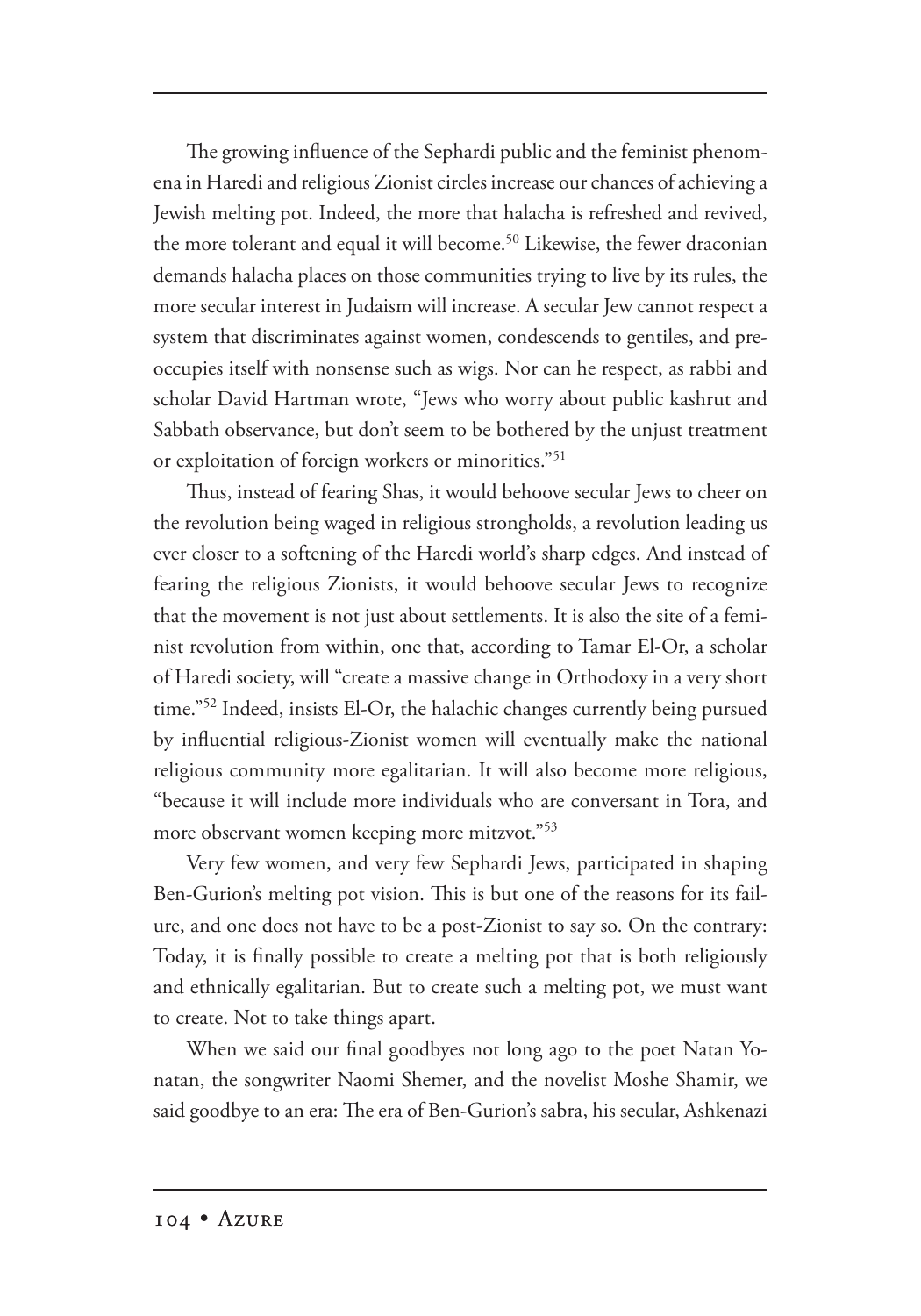"Hebrew man." His melting pot vision was simultaneously deep-rooted and shallow; embracing and alienating; inspiring and infuriating—it all depends on whom you ask. But one thing is clear: It was not a national melting pot, because there is no Israeli nation. There is only a Jewish nation. Nearly six decades since the founding of the Jewish state, it is time we all awoke to this fact.

## *Notes*

1. Aside, that is, from its Arab population.

2. Gadi Taub, "We Are Not a Fruit Salad," *Yediot Aharonot* holiday supplement, April 5, 2004 [Hebrew].

3. Anita Shapira, "Ben-Gurion and the Bible: Creating a Historical Narrative," *Alpayim* 14 (1997), pp. 207-231 [Hebrew].

4. For a complete retrospective synopsis of Yonatan Ratosh's "Canaanite" vision, see Yonatan Ratosh, "The New Hebrew Nation (the Canaanite Conception)," in Ehud Ben-Ezer, ed., *There's No Serenity in Zion: Conversations on the Price of Zionism* (Tel Aviv: Am Oved, 1986), pp. 232-260 [Hebrew].

5. Haim Nahman Bialik, *Words by Heart*, book 1 (Tel Aviv: Dvir, 1935), p. 63 [Hebrew].

6. On the term "Hebrew culture" as used by Bialik, see Natan Rotenstreich, "Bialik on Cultural Matters," in Abraham Kariv, ed., *Knesset: A New Series*, vol. 1 (Jerusalem: The Bialik Institute, 1960), pp. 207-214 [Hebrew]; see also Eliezer Schweid, *Towards a Modern Jewish Culture* (Tel Aviv: Am Oved, 1995), pp. 213-234 [Hebrew].

Assaf Inbari is an essayist, literary critic, and regular contributer to Azure. This essay *was orginally published in the Hebrew daily* Maariv *on September 15, 2004, and afterwards in the book* The Jewishness of Israel *(The Israel Democracy Institute, 2007).*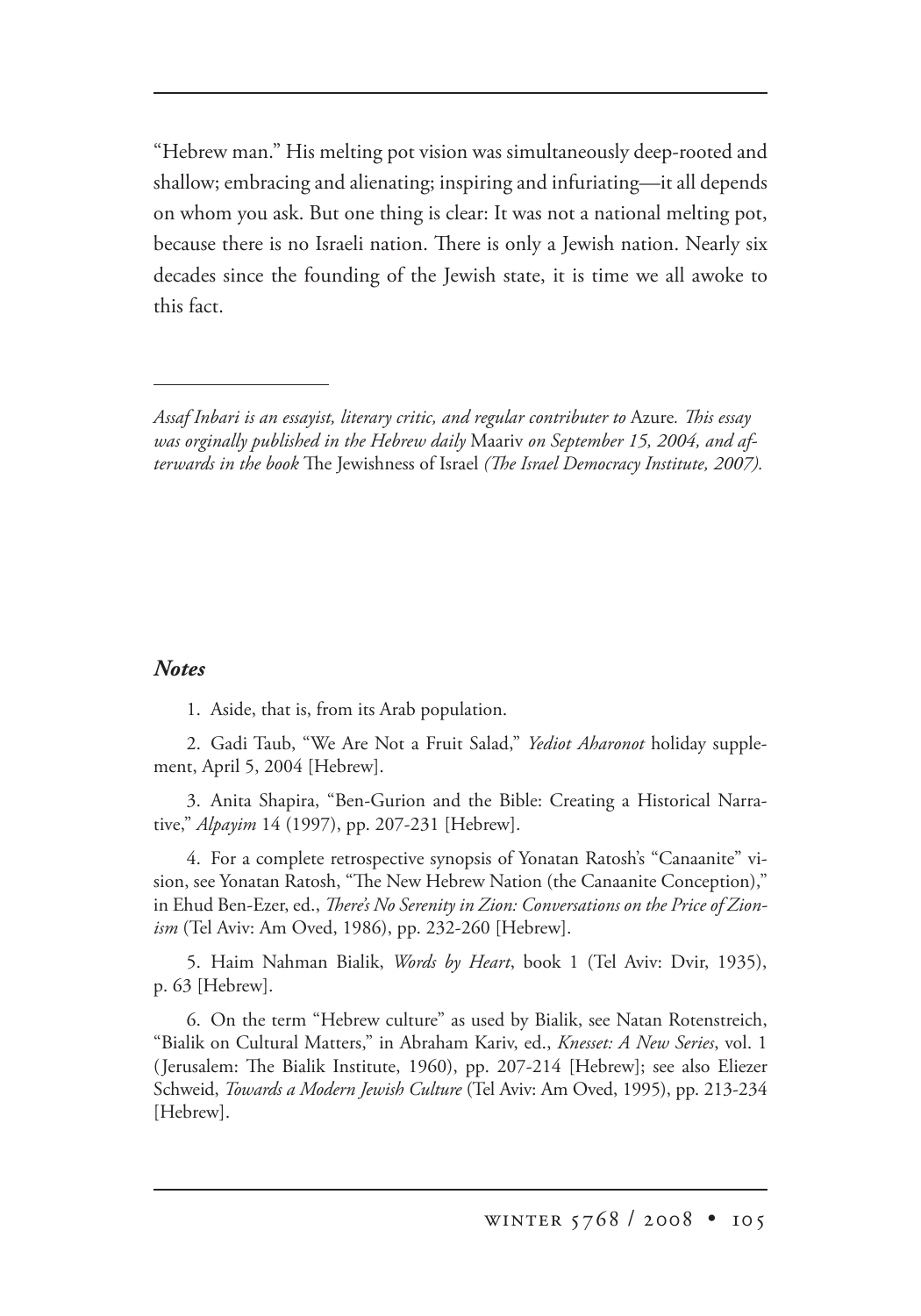7. Shlomit Levi, Hanna Levinson, and Eliyahu Katz, *Faith*, *Observance, and Social Relations Among Israeli Jews* (Jerusalem: The Guttman Center of Applied Social Research, 1993), pp. 38, 101 [Hebrew]. For more updated data on this subject, see Levi, Levinson, and Katz, *Israeli Jews—A Portrait: Faith, Observance, and Values Among Israeli Jews, 2000* (Jerusalem: The Guttman Center of Applied Social Research, 2002) [Hebrew].

8. Aviezer Ravitzky, "Religious and Secular in Israel: A Post-Zionist Clash of Civilizations?" *Alpayim* 14 (1997), p. 80 [Hebrew]; see also Ravitzky, *Engraved in Stone: Other Voices on Jewish Thought* (Tel Aviv: Am Oved, 1999), p. 258 [Hebrew].

9. *The Writings of B. Katznelson* (Tel Aviv: Mapai, 1948), pp. 260-261 [Hebrew].

10. Abraham Isaac Kook, *Orot*, trans. Bezalel Naor (Northvale, N.J.: Jason Aaronson, 1993), p. 90.

11. Kook, *Orot*, p. 165.

12. Kook, *Orot*, p. 165.

13. Yeshayahu Leibowitz, "A Renewed Halacha as a Constitution for the State of Israel," *Tora and Mitzvot in Our Time* (Tel Aviv: Masada, 1954), p. 152 [Hebrew].

14. Yeshayahu Leibowitz, "After Qibya," *Tora and Mitzvot*, p. 172 [Hebrew]. It is worth noting that this essay, appearing in one of Leibowitz's earliest books, runs counter to the ideas expressed in previous articles included in the same work. It is this essay that Leibowitz declares his break with religious Zionism.

15. Leibowitz referred to worship at the Western Wall with the disparaging term *Diskotel*, a conflation of the words "disco" and "Kotel" (the Western Wall). He coined the term in a letter published in the Hebrew daily *Haaretz* on July 21, 1967.

16. On Leibowitz's early religious Zionist tendencies, see Aryeh Fishman, "The Movement Toward an Experiential-Religious Unity: The Early Essays of Yeshayahu Leibowitz," in Avi Sagi, ed., *Yeshayahu Leibowitz: His World and Philosophy* (Jerusalem: Keter, 1995), pp. 121-129 [Hebrew]; see also Eliezer Goldman, "Zionism as a Religious Challenge in the Thought of Yeshayahu Leibowitz," in Sagi, ed., *Yeshayahu Leibowitz*, pp. 179-186; Moshe Hellinger, "Modernity, Halacha, and Democracy: Rabbi Haim David Halevi and the Early Yeshayahu Leibowitz—A Comparative Analysis," in Amihai Berholz, ed., *A Journey Towards Halacha: Interdisciplinary Studies on the World of Jewish Law* (Tel Aviv: Yediot Aharonot, 2003), pp. 354-384 [Hebrew].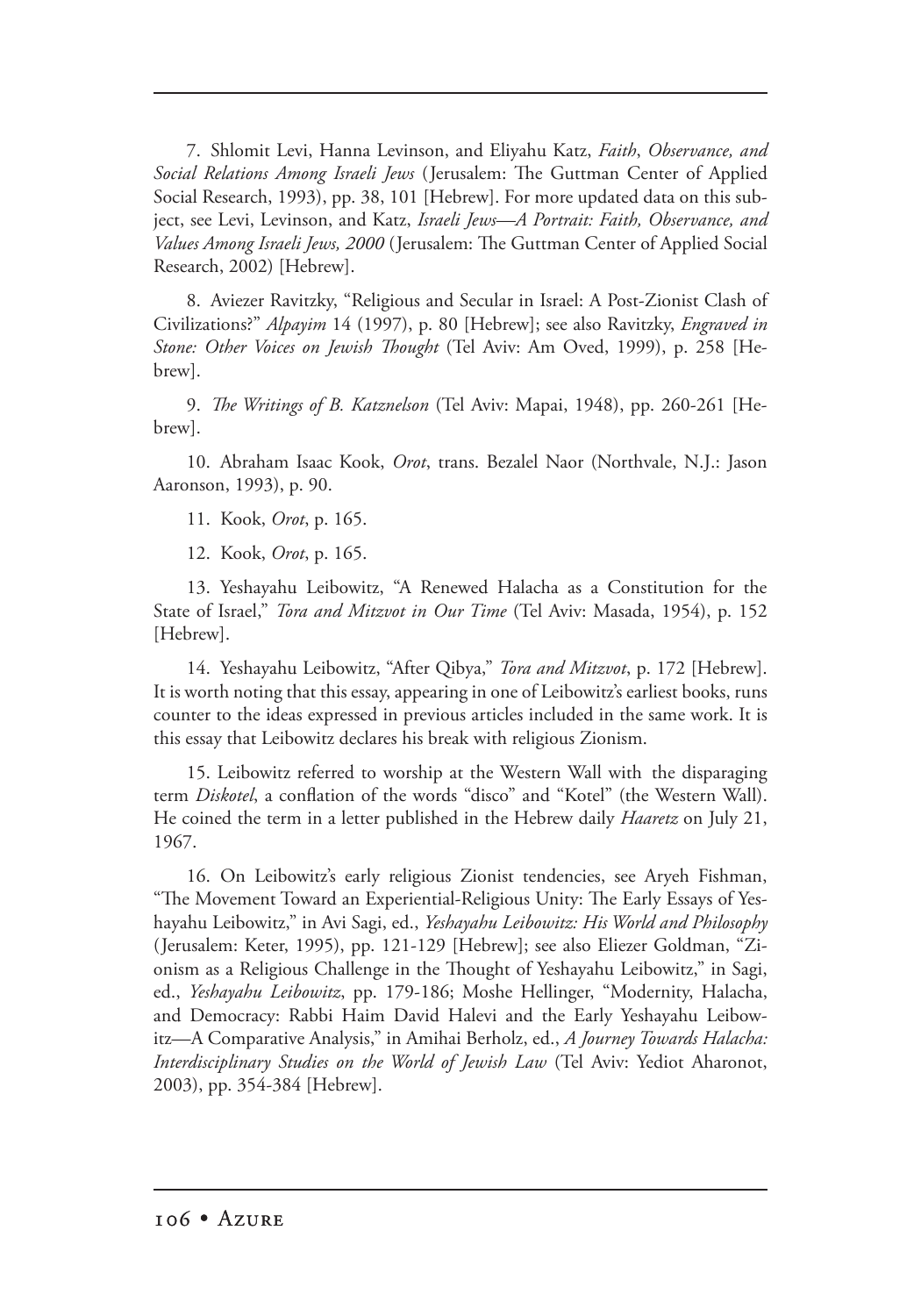17. Nissim Calderon, *Multi-Culturism Versus Pluralism in Israel* (Tel Aviv: Haifa University and Zmora-Bitan, 2002), p. 145 [Hebrew].

18. Anna Isakova, "The Jewish Problem of the Russian Migration," Techeler 8 (Autumn 1999), p. 88 [Hebrew]; see also Anna Isakova, "Russian Jews in Search of the Jewish State," Azure 8 (Autumn 1999), pp. 93-104.

19. Yitzhak Ben-Aharon, *Theory and Criticism* 12-13 (1999), p. 500 [Hebrew].

20. The dismal state of Jewish instruction in the secular public school system was analyzed in depth over a decade ago in the Shenhar Report, whose recommendations have not been implemented to this day. The report was commissioned on October 9, 1991 by then-education minister Zvulun Hammer on the recommendation of a special committee headed by Professor Aliza Shenhar. It was published under the title *People and World: Jewish Culture in a Changing World— Recommendations of the Committee on Jewish Education in Public Schools* (Jerusalem: Ministry of Education, Culture, and Sport, 1994) [Hebrew].

21. See Ruth Gavison, *Israel as a Jewish and Democratic State: Tensions and Opportunities* (Tel Aviv: Hakibbutz Hameuhad, 1999) [Hebrew]; Haim Cohen, "Values of a Jewish and Democratic State," in Aharon Barak and Ruth Gavison, eds., *Selected Writings: The Harvest of a Decade of Courage* (Jerusalem: Nevo, 2001), pp. 45-95 [Hebrew].

22. Aharon Barak, "On the Values of the State of Israel as a Jewish and Democratic State and on National Unity," in Haim Deutsche and Menahem Ben-Sasson, eds., *The Other: Between Man and Himself and Man and His Fellow* (Tel Aviv: Yediot Aharonot, 2001), p. 214 [Hebrew].

23. Michael Sgan-Cohen, "Thoughts on the Possibility of a Jewish-Israeli Art," in Tzvi Barmeir and Ada Tzemah, eds., *Jerusalem: Commentaries on Literature and Philosophy* (Jerusalem: Agudath Shalem, 1977), p. 80 [Hebrew].

24. Sgan-Cohen, "Thoughts on the Possibility of a Jewish-Israeli Art," p. 80.

25. Sgan-Cohen, "Thoughts on the Possibility of a Jewish-Israeli Art," pp. 80-81.

26. Sgan-Cohen, "Thoughts on the Possibility of a Jewish-Israeli Art," p. 84.

27. Sgan-Cohen, "Thoughts on the Possibility of a Jewish-Israeli Art," p. 85.

28. Meir Wieseltier, "Diving Aerial Photo," *Rooms* 13 (1999), p. 11 [Hebrew]; Wieseltier, *Slow Songs* (Tel Aviv: Hakibbutz Hameuhad, 2000), pp. 44-45 [Hebrew].

29. Sgan-Cohen, "Thoughts on the Possibility of a Jewish-Israeli Art," p. 85.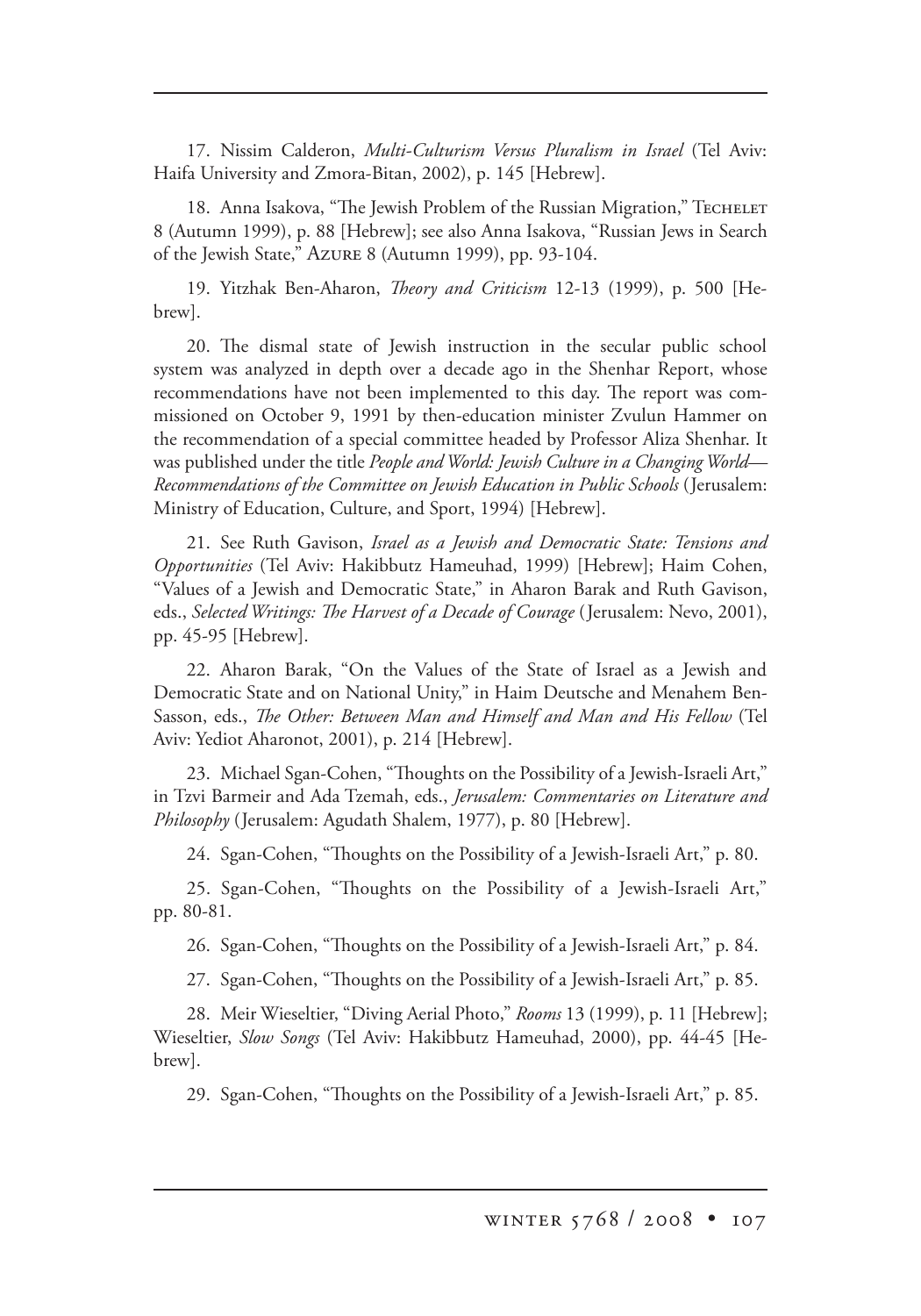30. Sgan-Cohen, "Thoughts on the Possibility of a Jewish-Israeli Art," p. 83.

31. Adam Baruch, *Agenda: Daily Life in the Mirror of Halacha* (Jerusalem: Keter, 2000), p. 206 [Hebrew].

32. Baruch, *Agenda*, p. 158.

33. For a summary of Buber's speech, see David Cassuto, "From Exile to Statehood: Milestones in the Creation of an Authentic Jewish Art," in Yoav Elstein and eodor Dreyfus, eds., *Jewish Culture in Our Times: Crisis or Renewal?* (Ramat Gan: Bar-Ilan, 1983), pp. 55-56 [Hebrew].

34. The competition was organized by the Adi Foundation, which was established in memory of the artist Adi Dermer.

35. Emily Bilski and Avigdor Shinan, eds., *Limits of Holiness: In Society, Philosophy, and Art* (Jerusalem: Keter, 2003) [Hebrew].

36. Avigdor Shinan, "Prologue: Limits of Holiness—The Story of a Competition," in Bilski and Shinan, *Limits of Holiness*, p. 9.

37. Moshe Halbertal, "On Holiness and the Limits of Artistic and Linguistic Presentation," in Bilski and Shinan, *Limits of Holiness*, p. 34.

38. See the Friedlander-Ofrat essay that accompanied the exhibition catalogue, *"And You Will Make for You...": The Revival of Judaism in Israeli Art* (Tel Aviv: Zman L'omanut, 2003), pp. 7-84 [Hebrew].

39. Meir Wieseltier, "My Sympathies," Something Optimistic: The Making of *Poems* (Tel Aviv: Zmora-Bitan, 1984), p. 48 [Hebrew].

40. Uriel Simon, "Secular-Religious Cooperation in Building a 'Jewish and Democratic State,'" *Alpayim* 13 (1996), p. 163 [Hebrew].

41. Simon, "Secular-Religious Cooperation," pp. 163-164.

42. Haim Nahman Bialik, "I Didn't Win Light in a Windfall," in *All of H.N. Bialik's Songs* (Tel Aviv: Dvir, 1966), p. 135 [Hebrew]. Psalms 130:1.

43. On a tentative suggestion for a Jewish cinematic technique, see Yitzhak Recanati, "Towards a Jewish Language in Film," *Mahanayim* 11 (1995), pp. 330-336 [Hebrew].

44. Leah Goldberg, "In the Light of Mercy," in *The Courage of Secularism: Studies of Our New Literature* (Tel Aviv: Sifriyat Poalim, 1976), p. 171 [Hebrew].

45. This relationship was described by Haim Be'er in his work, *Their Love*, *eir Hatred* (Tel Aviv: Am Oved, 1992) [Hebrew].

46. From the letters of S.Y. Agnon to M.A. Jack (1927), collected in Shmuel Yosef Agnon, *From Myself to Myself* (Jerusalem: Schocken, 1976), p. 7 [Hebrew].